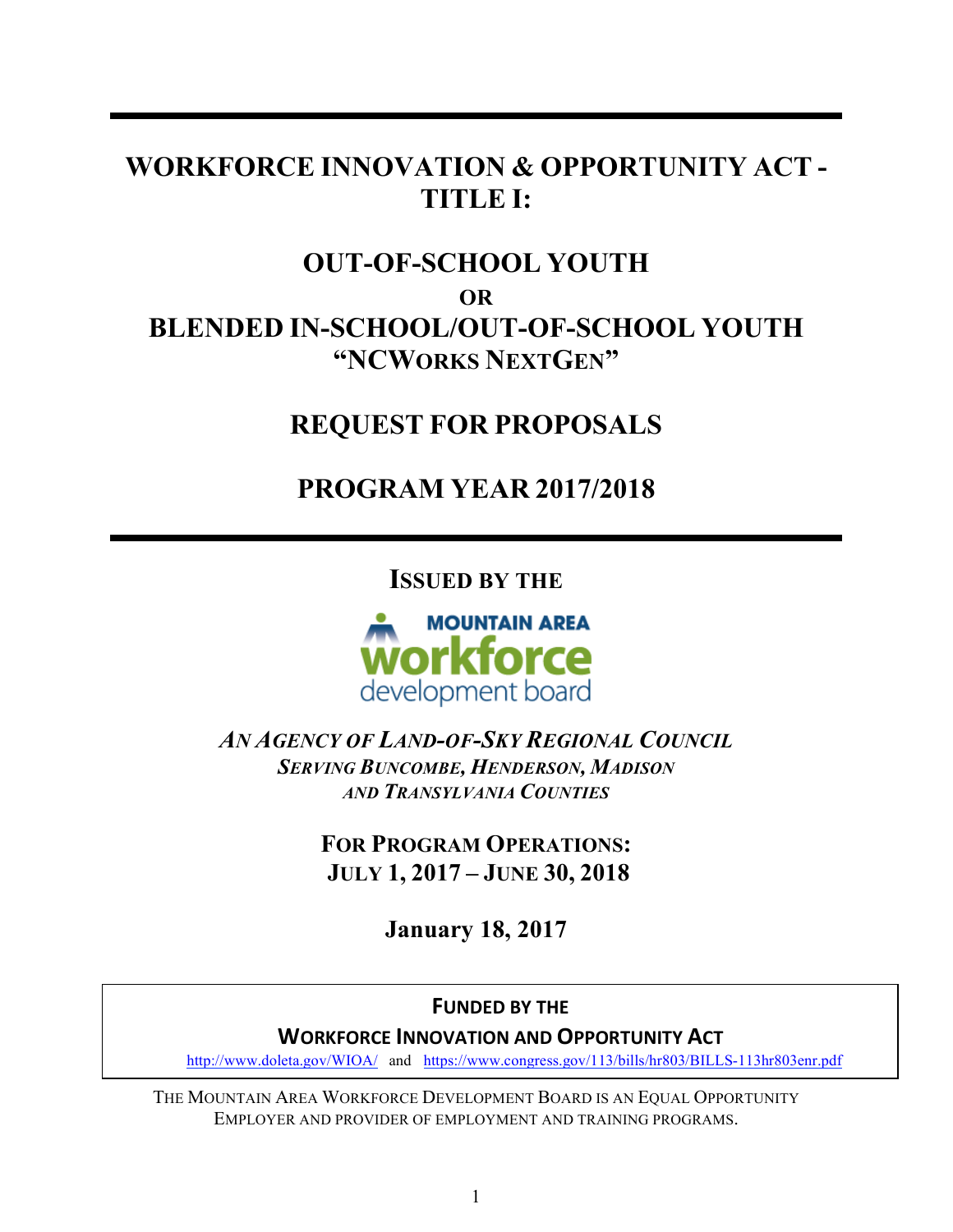| SCHEDULE FOR SUBMISSION, REVIEW, AWARD AND NOTIFICATION                                                                                                                                                                                                                                                                                                                                                                                                                                                                                                                                              | 3                                                                                            |
|------------------------------------------------------------------------------------------------------------------------------------------------------------------------------------------------------------------------------------------------------------------------------------------------------------------------------------------------------------------------------------------------------------------------------------------------------------------------------------------------------------------------------------------------------------------------------------------------------|----------------------------------------------------------------------------------------------|
| <b>GENERAL INFORMATION</b><br><b>PARTICIPANT RECORDS</b><br>PERFORMANCE STANDARDS                                                                                                                                                                                                                                                                                                                                                                                                                                                                                                                    | 4<br>5<br>5                                                                                  |
| <b>INTRODUCTORY MATERIALS</b>                                                                                                                                                                                                                                                                                                                                                                                                                                                                                                                                                                        | 6                                                                                            |
| <b>SECTION I: OUT-OF-SCHOOL YOUTH</b><br>A COMPREHENSIVE SERVICE MODEL FOR OUT-OF-SCHOOL YOUTH<br>PROPOSAL FORMAT AND REQUIRED INFORMATION<br>PY2017/2018 WIOA RESPONSE PACKAGE COVER SHEET<br>PROGRAM DESIGN - STATEMENT OF WORK                                                                                                                                                                                                                                                                                                                                                                    | $\overline{7}$<br>8<br>13<br>14<br>14                                                        |
| SECTION II: BLENDED YOUTH PROGRAMS - APPLICATION                                                                                                                                                                                                                                                                                                                                                                                                                                                                                                                                                     | 17                                                                                           |
| PROJECT SUMMARY OF YOUTH PARTICIPANTS SERVED                                                                                                                                                                                                                                                                                                                                                                                                                                                                                                                                                         | 20                                                                                           |
| PROGRAM AND FINANCIAL MANAGEMENT<br>A. EQUAL OPPORTUNITY (EO)<br>B. INTERNAL PROGRAM MANAGEMENT<br>C. MONITORING PROCEDURES<br><b>D. RECORDS RETENTION</b><br>E. INTERNAL FISCAL MANAGEMENT<br>F. INVOICE, REPORTING AND SUB-RECIPIENT CLOSEOUT<br><b>G. SUBMISSION OF MOST RECENT AUDIT</b><br>H. BONDING INSURANCE REQUIREMENTS<br>I. REQUIREMENT FOR DEPOSITORY ACCOUNTS HOLDING WIOA FUNDS<br>J. PROGRAM INCOME REQUIREMENTS<br>K. PROPERTY MANAGEMENT REQUIREMENTS<br>L. ACCIDENT INSURANCE<br>M. INSURANCE AND WORKING CONDITIONS<br>N. GENERAL LIABILITY INSURANCE<br>O. AUTOMOBILE INSURANCE | 21<br>21<br>21<br>22<br>22<br>23<br>23<br>24<br>24<br>24<br>25<br>25<br>26<br>26<br>26<br>27 |
| PROGRAM JOB DESCRIPTIONS                                                                                                                                                                                                                                                                                                                                                                                                                                                                                                                                                                             | 28                                                                                           |
| <b>STATEMENT OF COMPLIANCE</b>                                                                                                                                                                                                                                                                                                                                                                                                                                                                                                                                                                       | 29                                                                                           |
| <b>ADDENDUM</b><br>I. GENERAL INFORMATION<br>A. PURPOSE<br><b>B. TYPE OF CONTRACT</b><br>C. PROCEDURES<br>D. GENERAL PROVISIONS & REQUIREMENTS<br><b>LIST OF ATTACHMENTS</b>                                                                                                                                                                                                                                                                                                                                                                                                                         | 30<br>30<br>30<br>30<br>31<br>32<br>34                                                       |

# **TABLE OF CONTENTS**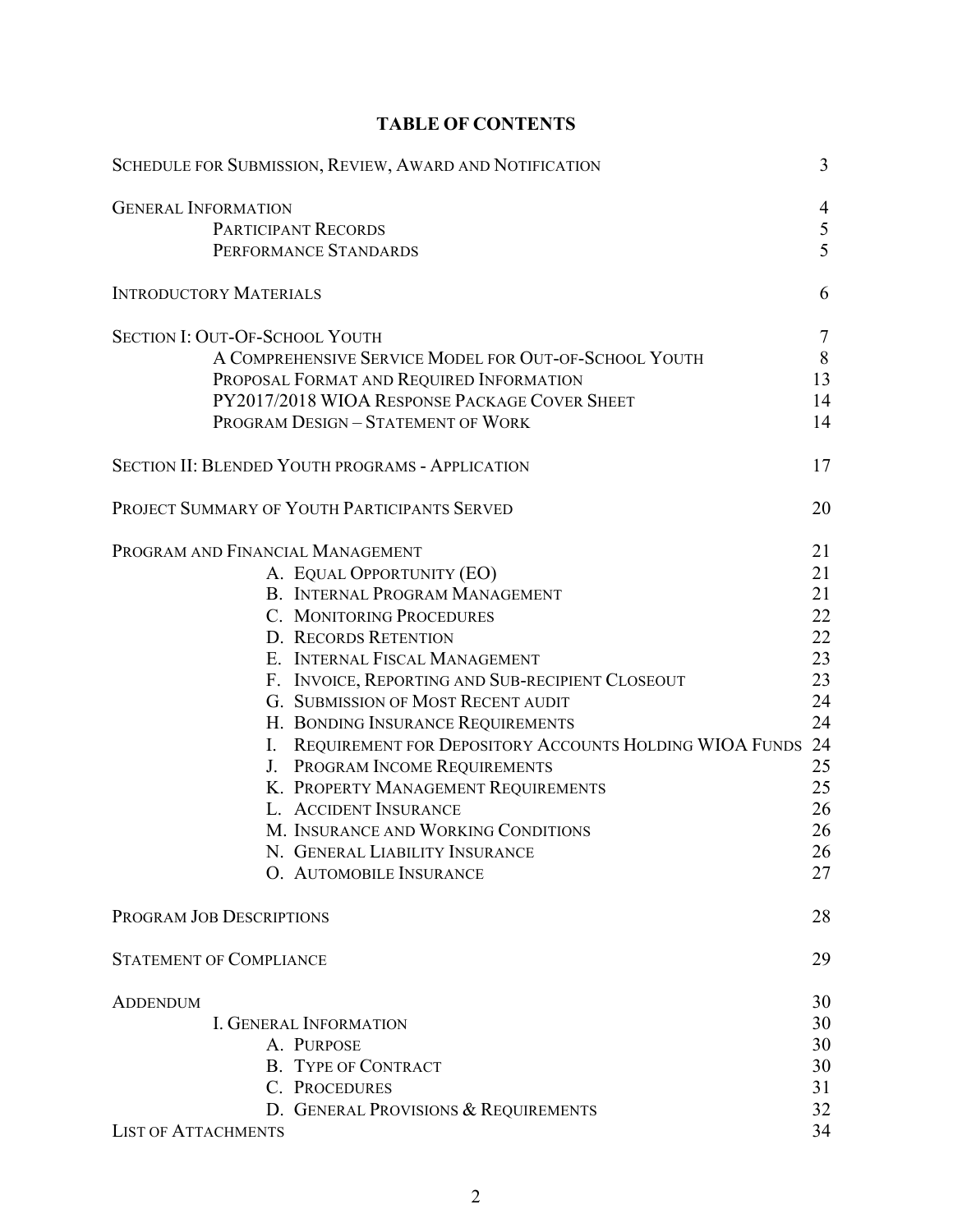# **SCHEDULE FOR SUBMISSION, REVIEW, AWARD AND NOTIFICATION FOR PROPOSERS OF "NCWorks NextGen" WIOA YOUTH PROGRAM OPERATIONS**

| <b>Request Released</b>                                                                                                                                  | Tuesday, January 18, 2017     |
|----------------------------------------------------------------------------------------------------------------------------------------------------------|-------------------------------|
| Advertisement of RFP                                                                                                                                     | Tuesday, January 18, 25, 2017 |
| Letters of Intent to Bid Due - 5:00pm                                                                                                                    | Thursday, February 16, 2017   |
| Bidders' Conference $-3:00$ pm                                                                                                                           | Thursday, February 9, 2017    |
| Question & Answer Deadline<br>$(12:00 \text{pm}, \text{emails only})$                                                                                    | Friday, February 17, 2017     |
| Proposals Due $-3:00$ pm<br>(1- signed hard copy $\&$ 1- electronic Microsoft Word/Excel copy for editing)                                               | Friday, March 3, 2017         |
| Youth Committee (Board Members Only)<br>(Proposal Review and Recommendations - Required changes identified -<br>Proposal Revisions due Friday, April 14) | Thursday, March 23, 2017      |
| Board Action $-3:00$ pm                                                                                                                                  | Tuesday, April 25, 2017       |
| Notice to Bidders Regarding Proposal Status                                                                                                              | Monday, May 1, 2017           |
| Contracts Prepared and in Place                                                                                                                          | Friday, June 23, 2017         |
| Begin Program Year 2017 Operation                                                                                                                        | Saturday, July 1, 2017        |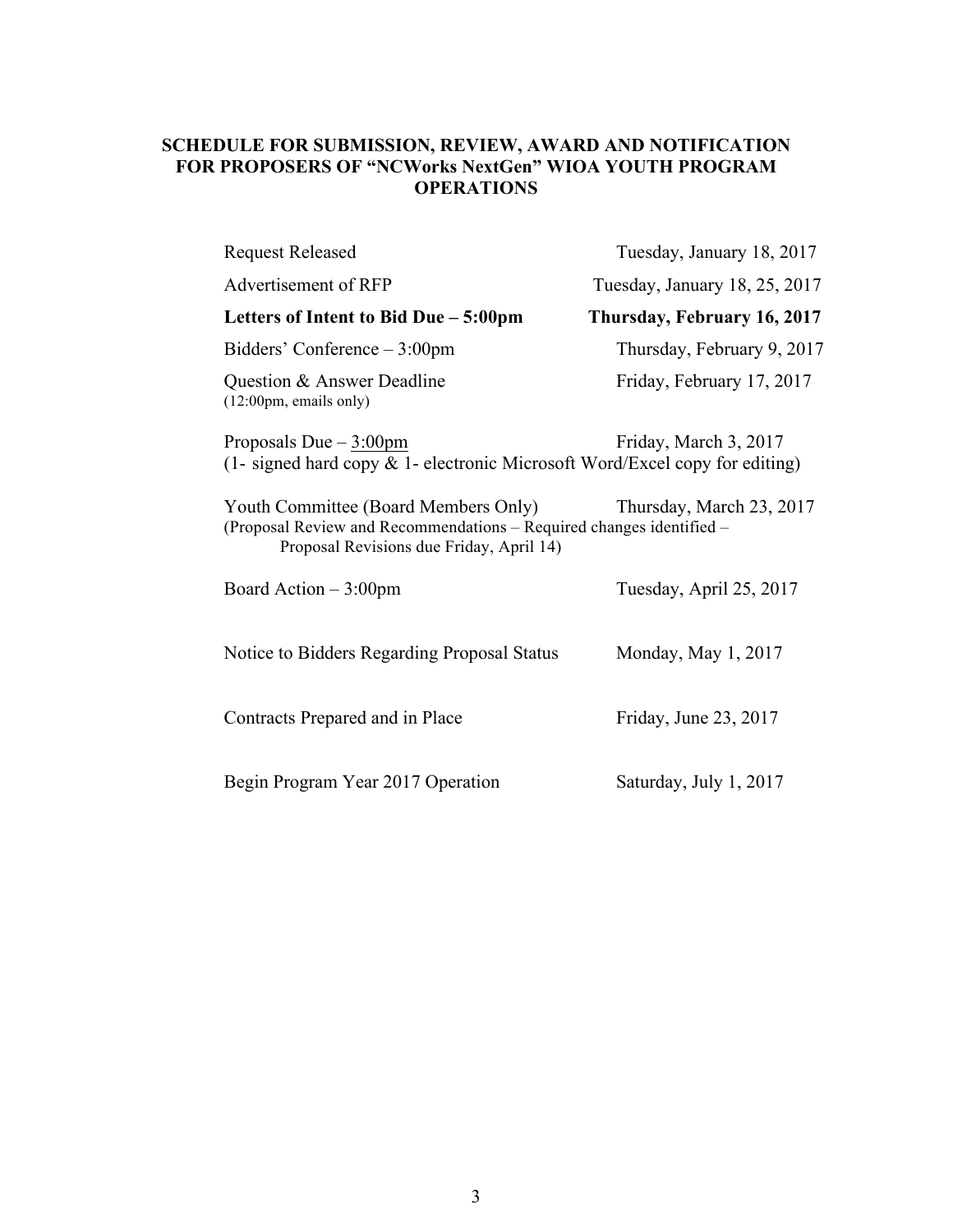**IMPORTANT NOTICE:**

**THIS REQUEST FOR PROPOSALS CAN BE USED TO APPLY FOR AN OUT-OF-SCHOOL YOUTH PROGRAM OR A BLENDED OUT-OF-SCHOOL AND IN-SCHOOL YOUTH PROGRAM. PROGRAMS EXCLUSIVELY SERVING IN-SCHOOL YOUTH ARE NOT PERMITTED UNDER THIS REQUEST FOR PROPOSALS. PROGRAMS MUST BE DESIGNED TO SERVE WIOA ELIGIBLE YOUTH IN ONE OR MORE OF THE FOUR COUNTIES (BUNCOMBE, HENDERSON, MADISON AND TRANSYLVANIA COUNTIES) THAT CONSTITUTE THE MOUNTAIN LOCAL AREA OF WESTERN NORTH CAROLINA**.

**BY LAW** *(Section 129(a)(4)(A)) "not less than 75 percent of the funds available to local areas under subsection (c), shall be used to provide youth workforce investment activities for out-of-school youth."* **THE MOUNTAIN AREA WORKFORCE DEVELOPMENT BOARD AND ITS SERVICE PROVIDERS MUST FOCUS ITS EFFORTS ON SERVICES TO OUT-OF-SCHOOL YOUTH. ONCE ALL PROPOSALS ARE RECEIVED THE MOUNTAIN AREA WORKFORCE DEVELOPMENT BOARD RESERVES THE RIGHT TO NEGOTIATE LEVELS OF SERVICE TO OUT-OF-SCHOOL YOUTH AND/OR TO DENY FUNDING TO PROGRAMS THAT WOULD JEOPARDIZE COMPLIANCE WITH THIS RULE.** 

# **GENERAL INFORMATION REGARDING THIS REQUEST FOR PROPOSALS**

**The purpose of this Request for Proposal package is to obtain proposals for the operation of a Workforce Innovation and Opportunity Act program and activities for Out-of-School Youth (ages 16 – 24), hereinafter referred to as "NCWorks NextGen", from current and potential Service Providers. The program must be operated within Mountain Area Workforce Development Board Local Area (Buncombe, Henderson, Madison and Transylvania Counties) of western North Carolina. The program operation is for the initial period of July 1, 2017 to June 30, 2018.**

**This Request for Proposals is issued and administered under the authority of: The Workforce Innovation and Opportunity Act - Public Law 113-128.** 

**Administration and operation of all programs and activities funded under these authorities are subject to compliance with Federal regulations, State policies and procedures as issued by the Division of Workforce Solutions (DWS), NC Department of Commerce, and local policies and procedures as issued by the Mountain Area Workforce Development Board (MAWDB).**

**By issuing a Request for Proposals, the MAWDB does not imply that any of the proposals received will be funded. No compensation will be provided for expenses or efforts incurred by the proposing entity in response to this request.**

**Funding of proposals is subject to the availability of funds and approval by the Mountain Area Workforce Development Board. The MAWDB reserves the right to refuse any proposal received in its office (339 New Leicester Hwy., Suite 140, Asheville, North Carolina 28806-2088) after 3:00 p.m. on Friday, March 3, 2017.**

**Proposing organizations should submit one original hard copy and one (1) copy electronically in Microsoft Word/Excel) of their proposal, with the hard copy bearing an original signature of the authorized signatory official. Submission of the Statement of Work (Program Design) and Budget electronically is required. Email electronic submissions to zia@landofsky.org and nathan@landofsky.org by 3:00 p.m. on Friday, March 3, 2017.**

**The WDB may require the bidders to participate in negotiations and to submit any price, technical, or other revisions of their proposal as may result from such negotiations. Any modification as a**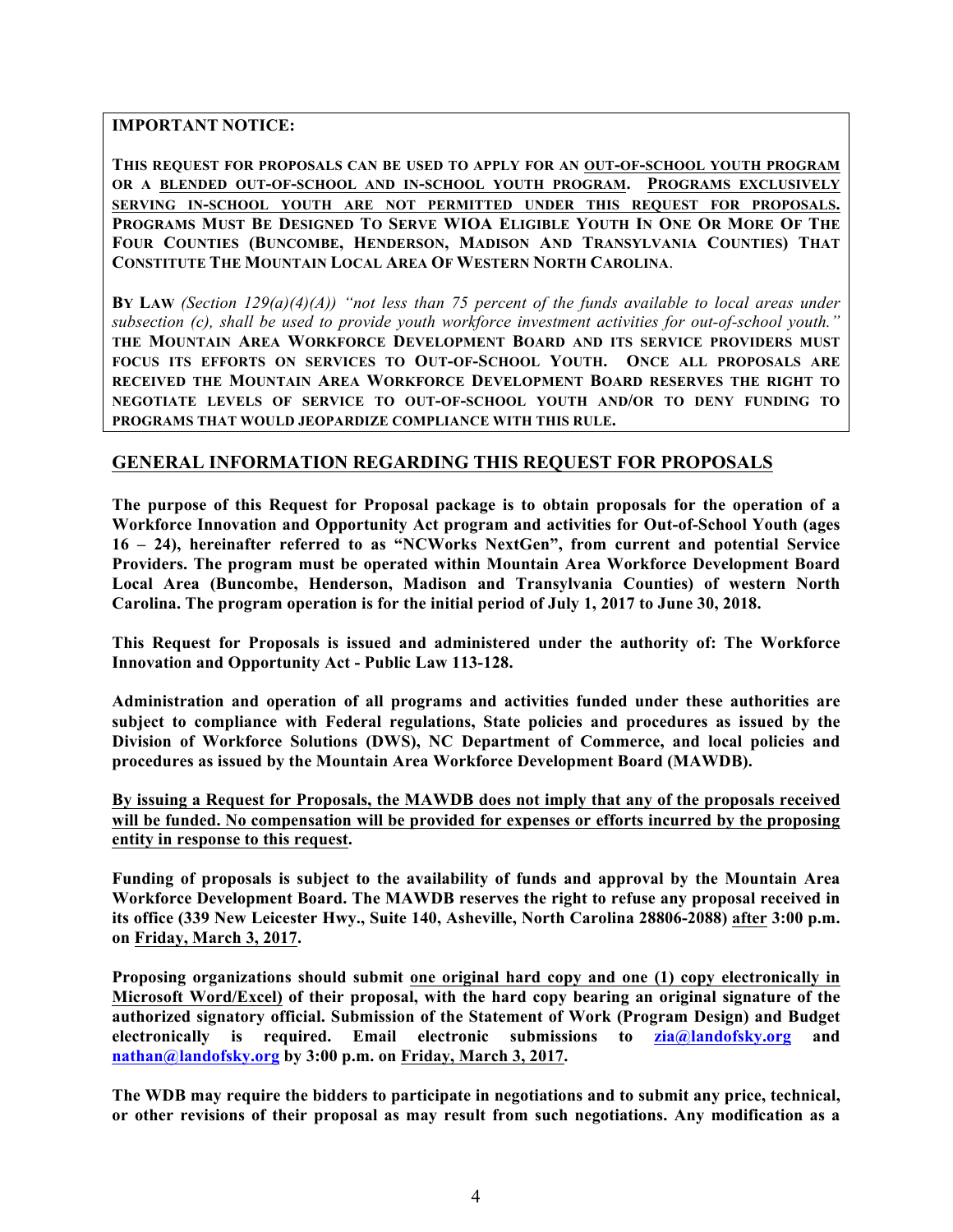**result of negotiations will be incorporated into and made a part of the final contract.**

**The prospective operator's proposal must reflect the goals and objectives of the Mountain Area WDB and the needs of the regional labor market for youth ages 16 – 24 eligible for service under the Workforce Innovation and Opportunity Act. Occupational training in in-demand occupations approved by the WDB (Attachment B) may occur when appropriate as specified in the youth participant's Individual Service Strategy. Child Labor Laws must be closely observed when working with participants under the age of 18.**

## **Participant Records**

**Participants' records must be maintained according to the Mountain Area File Structure and the NC Division of Workforce Solution's Data Validation File Structure policy. Any item used as a part of an individual participant's eligibility determination process must be verified by acceptable documentation sources outlined in the WIOA Application Guide (available upon request from the Mountain Area WDB) and the NCWorks Online System.**

**When an authorized staff person is not in the immediate vicinity, all Participant Files must be kept in a locked and secured location and computers with access to client data must be in a locked/password protected and secured setting or mode. Protecting clients' personally identifiable information and client confidentiality is very important. Non-compliance with safeguards to protect clients' sensitive, confidential, proprietary, and/or private data may lead to civil and criminal sanctions as contained in Federal and State laws.**

**All WIOA Participant Files will be maintained through data entry into the Division of Workforce Solutions NCWorks Online System. This is an internet-based system and must be accessed through Internet Explorer.**

**At exit, the Participant File must continue with the Mountain Area File Structure and the WIOA Data Validation file structure documentation for all applicable elements. This will include hard copy or printed documentation for information entered into the NCWorks Online System. The required documentation will be gathered and securely filed in order of the applicable elements listed on the WIOA Data Validation checklist.**

**Evidence of twelve months follow up after each participant is exited from WIOA will be outlined on the appropriate Post-Program Activity Form. This final document placed in the Participant File will complete the file structure of the participant record.**

**Technical assistance regarding the Mountain Area File Structure, Eligibility, Data Validation and the NCWorks Online System will be provided by the WDB staff and the Division of Workforce Solutions staff.**

#### **Performance Standards**

**Performance Standards for the Workforce Innovation and Opportunity Act Programs are established by the US Department of Labor and negotiated at the State levels based on current labor market information. The PY2017/18 Youth Performance Standards for the Mountain Area WDB have established as follows:**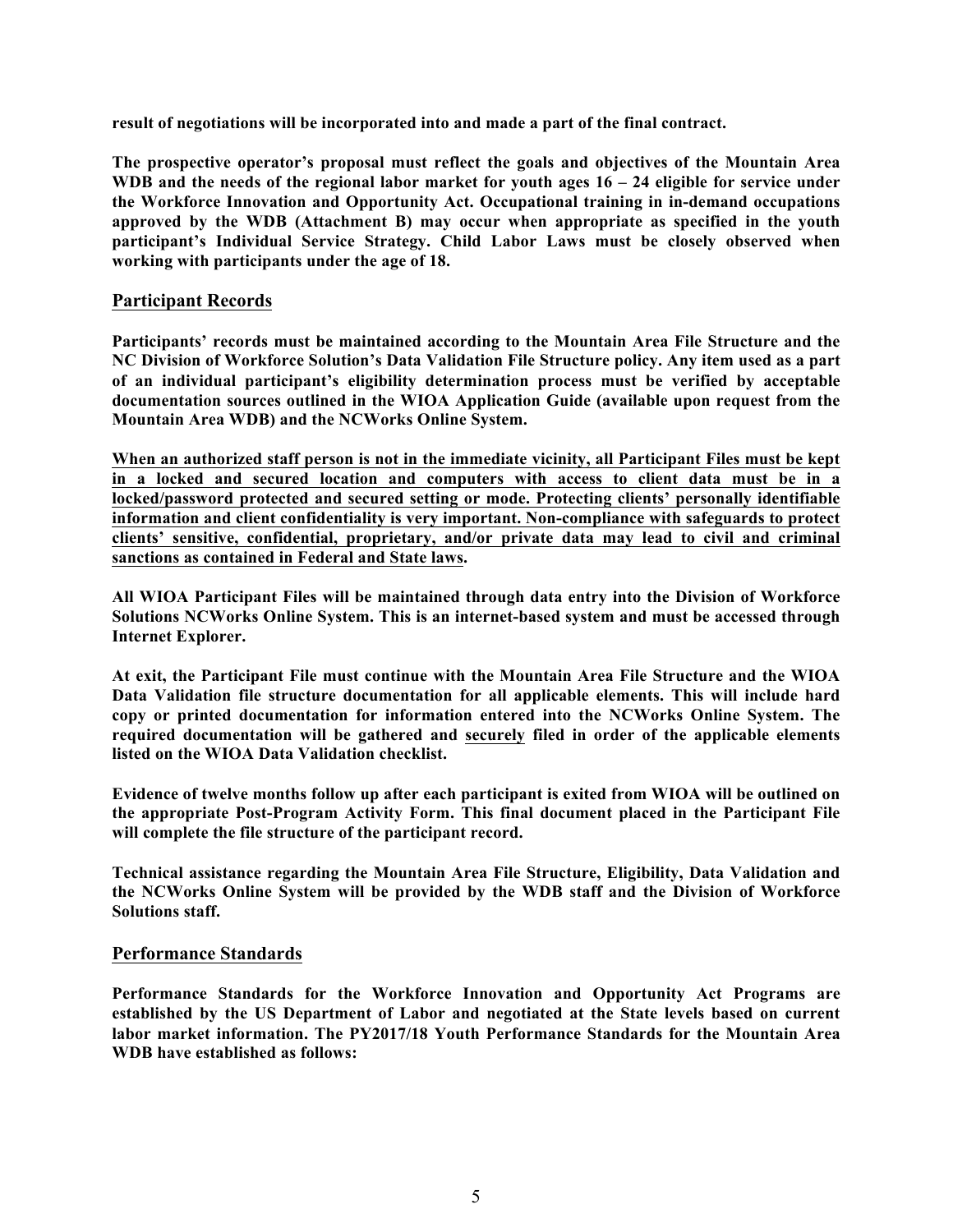## **Program Year 2016 Youth Performance Goals for Mountain Area WDB**

| <b>Employment Rate 2<sup>nd</sup> Quarter</b>   $70\%$ |  |
|--------------------------------------------------------|--|
| after Exit                                             |  |
| <b>Employment Rate 4<sup>th</sup> Quarter</b> 68%      |  |
| after Exit                                             |  |

#### **Program Year 2017 Youth Performance Goals for Mountain Area WDB**

| Employment Rate 2 <sup>nd</sup> Quarter after Exit                              | <b>73%</b>                                   |
|---------------------------------------------------------------------------------|----------------------------------------------|
| <b>Employment Rate <math>\overline{4}^{\text{th}}</math> Quarter after Exit</b> | $71\%$                                       |
| Median Earnings 2 <sup>nd</sup> Quarter after Exit                              | No standard set for PY17, PY17 is a baseline |
|                                                                                 | vear                                         |
| Credential Attainment within 4 Quarters after                                   | 74%                                          |
| Exit                                                                            |                                              |

#### **FOLLOWING THE INTRODUCTORY MATERIALS, THIS RFP IS DIVIDED INTO TWO SECTIONS:**

**SECTION I: OUT-OF-SCHOOL "NCWORKS NEXTGEN" YOUTH PROGRAMS** WILL BE FOR THOSE ORGANIZATIONS PROPOSING EXCLUSIVELY "OUT-OF-SCHOOL YOUTH" AND FOR ORGANIZATIONS PROPOSING BLENDED IN-SCHOOL AND OUT OF SCHOOL YOUTH PROGRAMS. ORGANIZATIONS PROPOSING BLENDED PROGRAMS MUST ALSO COMPLETE SECTION II.

**SECTION II: BLENDED "NCWORKS NEXTGEN" YOUTH PROGRAMS** SERVING BOTH IN-SCHOOL AND OUT OF SCHOOL YOUTH. ORGANIZATIONS APPLYING TO OPERATE BLENDED YOUTH PROGRAMS MUST COMPLETE BOTH SECTIONS I AND SECTION II. BIDDERS PROPOSING BLENDED YOUTH PROGRAMS MUST COMPLETE TWO PROPOSAL BUDGETS (ATTACHMENT D).

# **INTRODUCTORY MATERIALS**

**The basic purposes and design of WIOA youth programs** (both In-school and Out-of-School) under the Workforce Innovation and Opportunity Act are to provide eligible youth with:

- the opportunity to earn basic academic skills and credentials;
- the clarification of their career goals, objectives and pathways;
- assistance in accessing support services that will help them mitigate challenges/obstacles to developing the skills they need to achieve their career goals;
- the understanding of appropriate workplace attitudes, behaviors, and interpersonal relations and the opportunity to exhibit those skills in a real employment setting;
- the opportunity to learn technical skills (including work based learning opportunities) and earn postsecondary credentials in their chosen "in-demand" career field;
- the knowledge of effective job search and job acquisition skills that lead to obtaining and retaining unsubsidized employment in their chosen career field; and
- follow-up consultation and services for 12 months after exit to help ensure the youth's successful introduction into the chosen career field.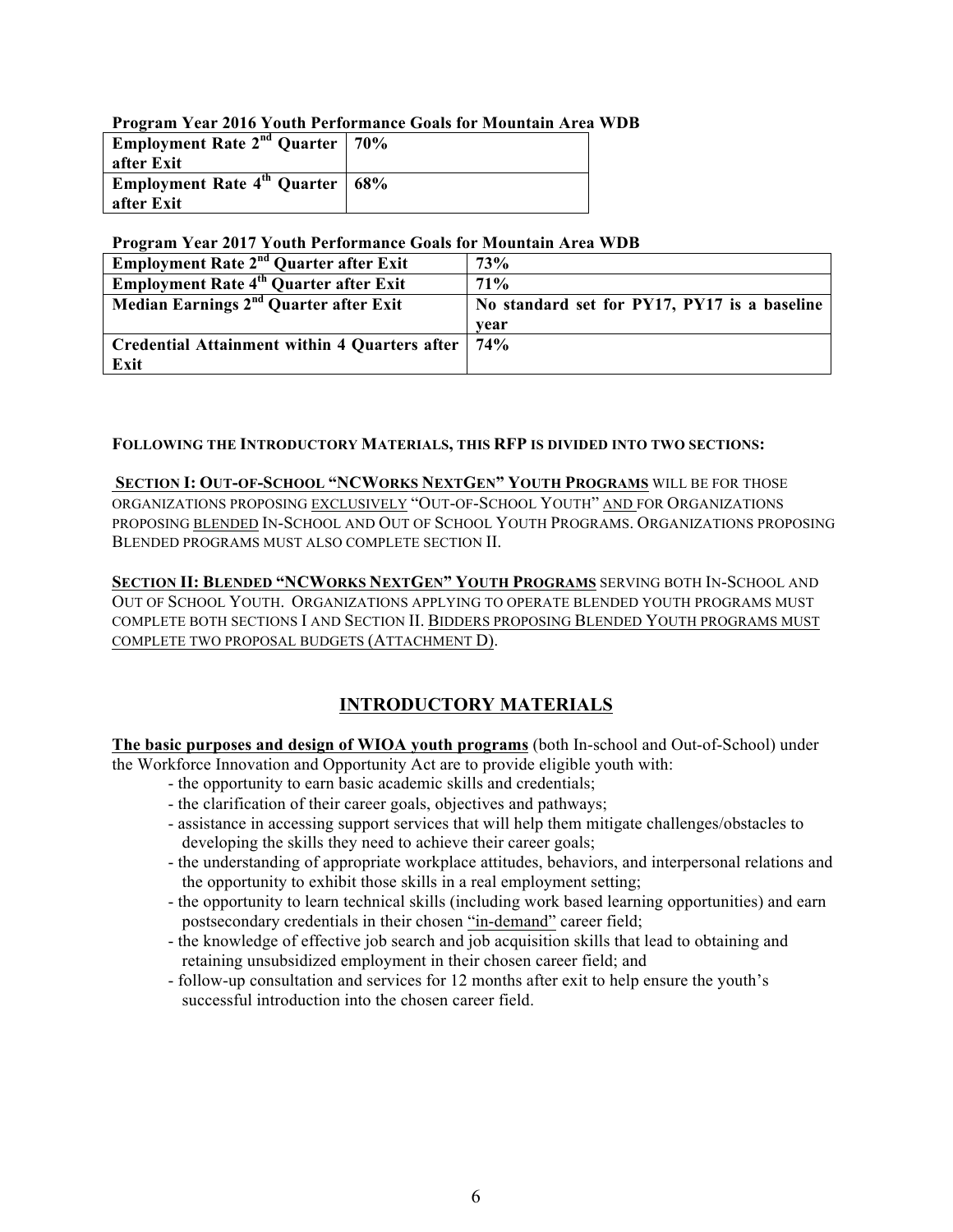# **SECTION I: OUT-OF-SCHOOL "NCWORKS NEXTGEN" YOUTH PROGRAMS Program Information**

The Mountain Area Workforce Development Board desires to make funds available to organizations that can successfully develop programs to recruit and serve WIOA eligible out-of-school youth ages  $16 - 24$ that reside in the Mountain Local Area in Western North Carolina for "NCWorks NextGen." A program to serve WIOA out-of-school youth must be capable of assessing the needs of individual clients and developing and implementing effective plans to help each client achieve his/her career goals. See Attachment G "NC Association of Workforce Development Boards Youth Framework." Contractor(s) pursuant to this program shall brand their program as "NCWorks NextGen" consistent with said Youth Framework.

Out-of-school youth are usually not participating in a system that can provide consistent support and instructional services, and they are usually not available in a central location on a regular basis. Out-ofschool youth usually do not have the transportation and other forms of support or professional services that are available to in-school youth. Out-of-school youth may also have more serious barriers to employment such as no reliable shelter, childcare needs, criminal records, basic skills deficiencies, etc.

WIOA Out-of-School Youth programs and services are not entitlements. WIOA programs are performance-driven and focus on enhancing the skills and labor market competitiveness of low income youth ages 16–24 with barriers to employment. The success of WIOA Out-of-School Youth "NCWorks NextGen" program is determined by the program's rates of success in helping youth establish career plans, develop appropriate skills and acquire/retain employment in "in-demand career fields" with a reasonable starting wage. Good program performance and accountability increase the probability of continued program funding. Poor program performance increases the probability of program reorganization or termination.

# **Select Definitions of Importance:**

### **See the Workforce Innovation and Opportunity Act**

http://www.doleta.gov/WIOA/ and https://www.congress.gov/113/bills/hr803/BILLS-113hr803enr.pdf

- Out-of-School Youth Section 3 (46) and Section 129(a)(1)(B)
- Eligible Youth Section 3 (18); Section  $129(a)(1)(B)$
- Basic Skills Deficient Section 3 (5)
- Career pathway Section 3 (7)
- Career planning Section 3 (8)
- English language learner Section 3 (21) and Section 203 (7)
- Individual with a barrier to employment Section 3 (24)
- In-School Youth Section 3 (27) and Section 129(a)(1)(c)
- Low-income individual Section 3 (36)
- Recognized postsecondary credential Section 3 (52)
- School Dropout Section 3 (54)
- Supportive Services Section 3 (59)
- Training Services Section 3 (60)
- Unemployed Individual Section 3 (61)
- Workforce preparation activities Section 3 (69) and Section 203 (17)
- Youth Workforce Investment Activity Section 3 (71) and Section 128(a)(3)(A)

*Note: Once determined eligible and enrolled in WIOA as an Out-of-School Youth the client can return to school and still be considered as "Out-of-School" by WIOA definitions. WIOA does not*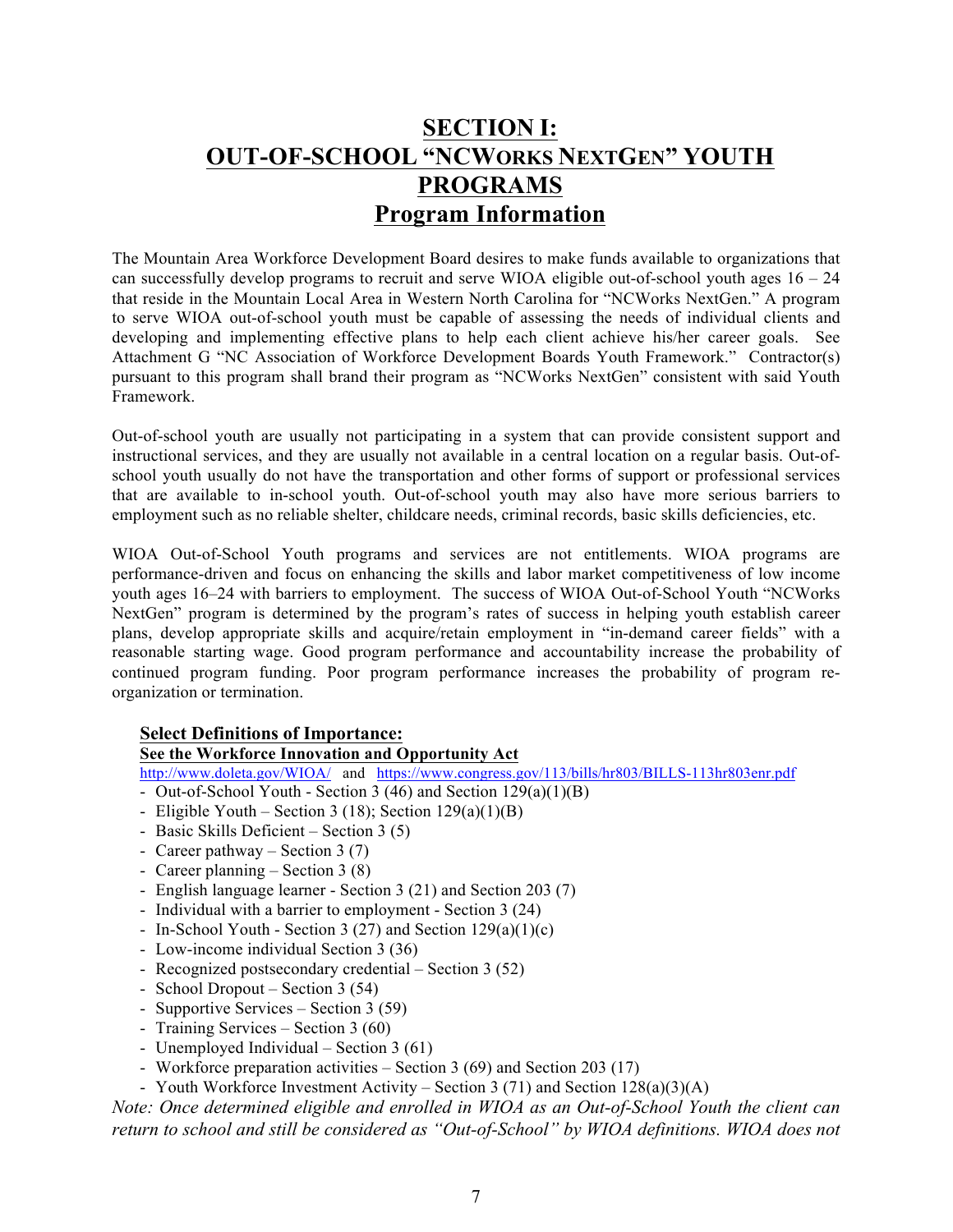# *want to discourage clients from returning to school and earning their diplomas.*

# **A COMPREHENSIVE SERVICE MODEL FOR OUT-OF-SCHOOL YOUTH**

Proposals must clearly demonstrate that the organization can develop and deliver (or facilitate the delivery of) a meaningful system of services that will **continuously involve clients** in a set of challenging and beneficial (individual and/or group) learning experiences.

# **A Comprehensive Model of Services for Out-of-School Youth includes the following:**

- 1) Participant recruitment;
	- a) methods of identifying, selecting and enrolling appropriate candidates to be served in the program;
- 2) WIOA eligibility determination & documentation (using NCWorks Online and Case management tools.)
	- a) includes the collection and retention of specific, acceptable documentation related to all elements of WIOA Youth Program eligibility;
	- b) program activities and enrollments; NCWorks system procedures for entering case notes and recording changes in participation status, etc.
	- c) referral of candidates not enrolled to training or educational programs with the capacity to serve them.
- 3) Assessment of individual support needs and connections to organizations that can help address essential needs (personal, familial and social);
	- a) often involves helping clients access services provided by a variety of public, faith based and community support organizations;
	- b) WIOA funds, in limited amounts as specified by Board policy, may be used to provide emergency support while clients seek longer-term support from other community resources;
- 4) Basic skills assessment (literacy and numeracy);
	- a) administer the Test of Adult Basic Education Level D to determine the literacy and numeracy of clients at (or before) the point of program enrollment; and incrementally thereafter to measure skills gain.
- 5) Life skills education
	- a) personal organization and appearance, time and financial management, interpersonal/social skills, communication skills, study skills, etc.
	- b) effective workplace behaviors business etiquette, making/keeping commitments, employer and co-worker expectations, teamwork, etc.- includes ACT Personal Skills - Talent Assessment and follow-up counseling and worksite reinforcement – Career Ready 101 Soft Skills Suite);
	- c) computer skills, internet and social media skills, use of appropriate mobile applications, etc.
- 6) Career Interest assessments and the provision of career pathways information including (training requirements and costs, occupational demand, probable wages, prospective employers, etc.)
- 7) Development of an Individual Service Strategy (Attachment F);
- 8) High School Diploma or Equivalency instruction, tutoring and mentoring (if appropriate) including community college adult education/basic skills programs;
- 9) Preparation for and completion of the National Career Readiness Certificate (Online subscription to Career Ready 101 Tutorials and WorkKeys assessments (fees paid by the Mountain Area Workforce Development Board);
- 10) Occupational skills training provided through MAWDB approved training providers (see http://www.ncworks.gov - List of approved training courses: Attachment B);
- 11) Employability skills assessments (measuring clients' understanding of job search and job acquisition processes);
- 12) Work ethic and work maturity instruction/counseling (Career Ready 101 Soft Skills Suite);
- 13) Career related work based learning experiences (job shadowing, internships, work experience, apprenticeships and pre-apprenticeships, On-the-Job Training, etc.);
	- a) WIOA requires at least 20% of Youth Funds be spent on work based learning with academic and occupational education (Section 129 (c)(4) and  $129(c)(2)(C)$ )
- 14) Prepare youth for, and encourage their enrollment in post-secondary educational opportunities;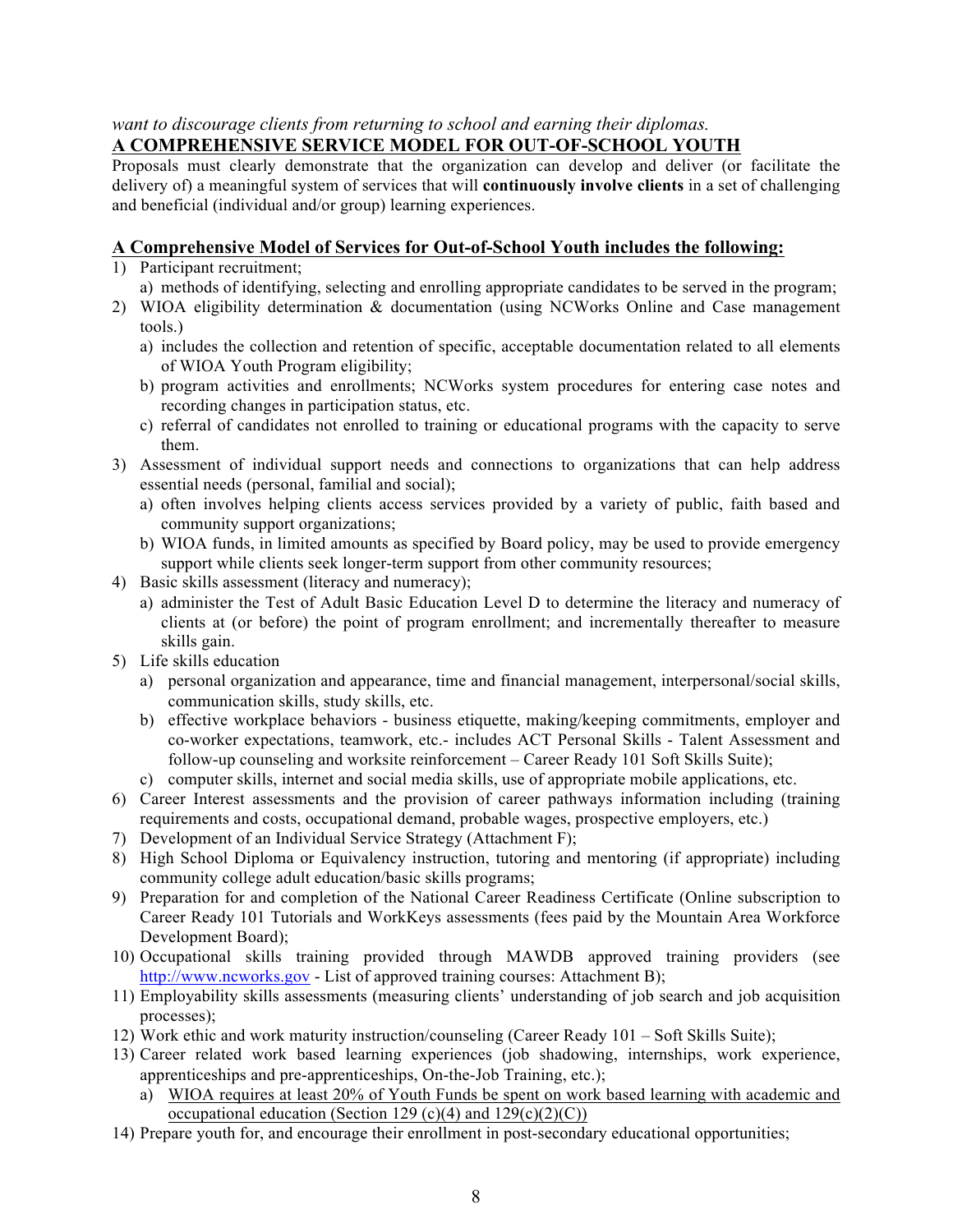- a) clearly developed "career pathways"; Mountain Area Workforce Development Board has developed Career Pathways for the Advanced Manufacturing (certified by the NCWorks Commission on November 9, 2016) and Hospitality & Tourism sectors; MAWDB will develop Career Pathways for Healthcare, Skilled Trades, and Technology/IT in the future.
- b) information about financial assistance;
- c) guidance regarding application and registration procedures; curriculum diploma and degree options and continuing education certificate opportunities;
- 15) Job search skills counseling/instruction/mentoring;
	- a) Pre-hire screening, drug tests, background checks, social media searches, etc.
	- b) Job search techniques and tools;
	- c)Understanding and completing online job applications, references, etc.
	- d) Having a well-designed, accurate and informative resume
	- e) Practice job interviews, positive impressions, routine questions, difficult questions, etc.
	- f) Fulfilling employer expectations and understanding the culture of work
- 16) Job acquisition assistance;
	- a) Being prepared to be hired
	- b) Routine on-boarding procedures and documentation (I-9, W4, direct deposit, etc.)
- 17) On-the-job counseling;
	- a) Attendance and punctuality; teamwork; productivity and initiative; responding to criticism; conflict management; types of supervision; building confidence and earning trust; etc.
	- b) Periodic progress checks and focusing on areas for improvement and advancement; etc.
	- c) Inappropriate behaviors and language in the workplace; harassment and abuse; etc.
- 18) Follow-up and job retention assistance services for four quarters after program exit; and
	- a) Monthly or more frequent check-ins, mentoring and recording case notes;
	- b) Assistance with finding new jobs as necessary and learning from mistakes;
- 19) Development and maintenance of a secured, accurate, organized electronic (and hard copy) system of files about each client's participation in services and counseling/mentoring efforts made to assist the client in overcoming obstacles and achieving successful outcomes.
	- a) File security protection of personally identifiable information;
	- b) Record retention policies, etc.

Career Coaches must maintain frequent contacts with the client until the participant is well established in his/her course of study or work based learning position. Mentors and/or tutors are to be recruited as necessary to assist clients in achieving their long-term goals. Once the client has established stable patterns of participation and progress, the counselor may reduce the frequency of contacts. However, at minimum, counselors must establish face-to-face or direct telephone contact with each client at least every other week and document progress in the client's file and in the NCWorks Online Case Management System. Similarly, counselors are to make (and document) periodic contacts, with appropriate adults (parents/guardians, instructors, managers, employers or supervisors) who are involved in each client's efforts to achieve his/her educational/career goals. Regular monthly contacts with the client must also be maintained/documented throughout participation and during the 12 month period for follow-up services.

The 19 activities in the Comprehensive Service Model are never presented to clients in sequential order. Generally, a youth is involved in different activities simultaneously. However, recruitment; initial assessments of the client's existing support system, support service needs, and basic skills; eligibility determination and documentation must precede formal enrollment in WIOA. Once WIOA eligibility is established and the client is formally enrolled in the first WIOA Youth Activity, then the art of Career Coaching accelerates.

**The Recruitment, Registration, Initial Assessment and Enrollment Phase:** Accurately judging each client's interests, needs, and motivating factors are important to gaining the client's trust and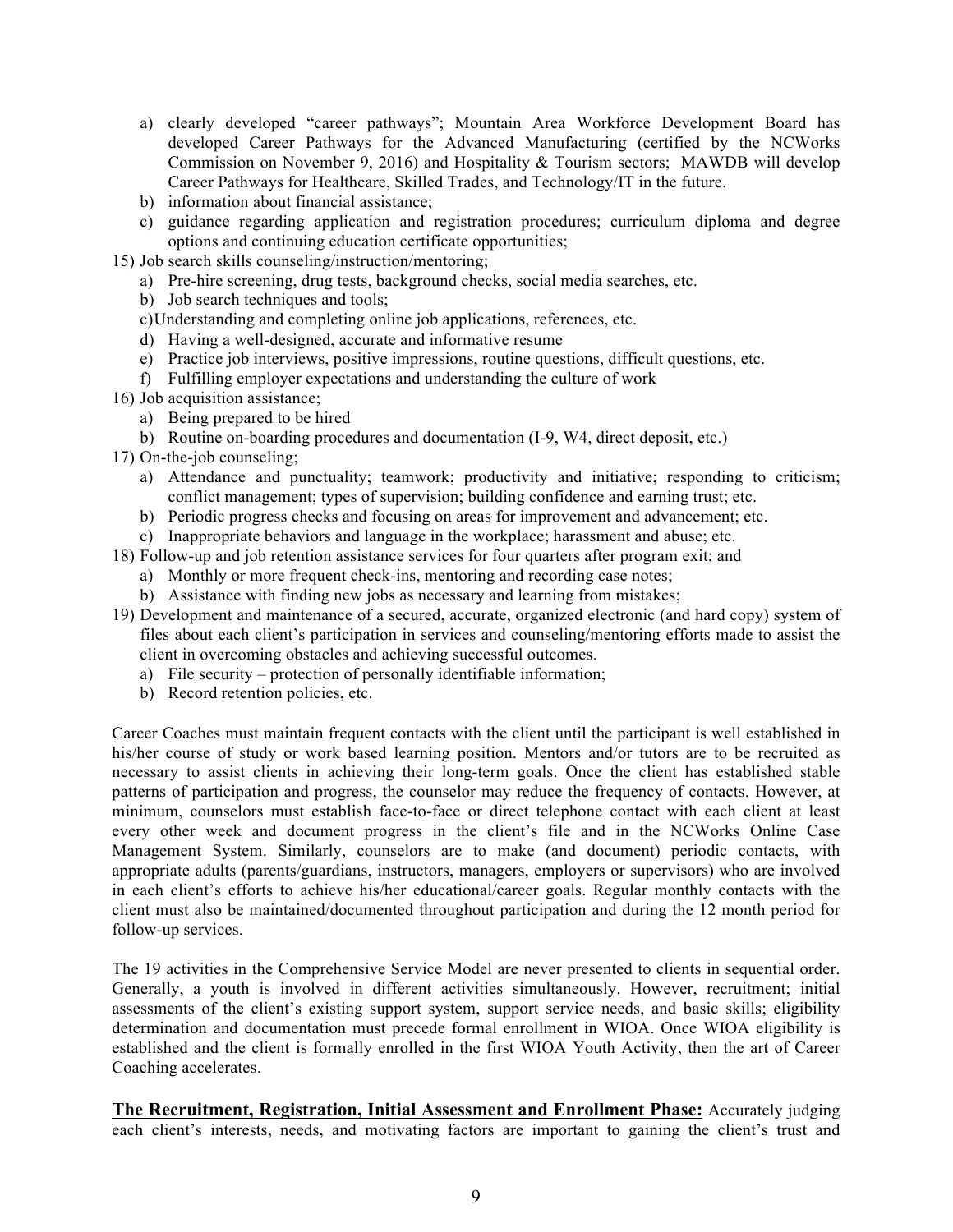commitment. In most cases clients have an immediate need that does not involve extensive planning processes. However, a great deal can be learned that can prove useful by seeking clarification of circumstances and needs during the initial conversations. As part of that conversation, the Youth Career Coaches should also initiate a registration for the client on NCWorks Online. This registration will be a requirement that precedes WIOA enrollment anyway.

While the client's needs and expectations may (or may not) determine the services provided, only those clients interested in enhancing their skills for career development and employment are appropriate for WIOA enrollment. Clients only interested in immediate employment may not be appropriate for WIOA enrollment at that point in time, unless they **fully commit** to, and **demonstrate intent** to, advance their skills and credentials right away.

# **In-depth Assessments, Basic Skills/Academic Skills Developmnet, Life Skills, Support Service Needs Advocacy, and Development of the Individual Service Strategy**

Assuming the client has not earned a High School Diploma or recognized High School Equivalency credential, he/she will usually begin with enrolling in a basic skills education (returning to school or participating in studies for the high school equivalency exam). The participant's Individual Service Strategy (ISS) (see Attachment F) should be developed during this time. The ISS involves career interest assessments and a process of fully reviewing skill/training requirements, wages, demand, the nature of the work, area employers, career advancement options, etc. for the career options that the client and career coach/counselor identify as appropriate.

OSY participants are expected to receive extensive services from the program operator's staff. Counselors should meet with youth clients almost daily (at least twice per week) during the first several weeks of participation. During this initial information gathering and planning phase, the objectives are to establish professional credibility and rapport with the client, and to conduct and **document** a detailed account of each youth's:

- o counseling (assessment results, career research, conversational/mentoring guidance, etc.)
- o attitudinal and behavioral patterns that are related to his/her goal attainment (including attendance, communications skills, punctuality, etc.);
- o long-term education and career goals (Career Coach, ONet Online, Occupational Outlook Handbook Online, etc.)
- o short-term employment and education needs;
- o personal needs and support system to overcome barriers to success identify community resources;
- o soft skills awareness (communications, employment expectations, the culture of work; etc.) WorkKeys Talent Test and Career Ready 101;
- o Basic Skills/Academic Skills learning activities (return to High School or preparations for the High School Equivalency Exam); and
- o life skills development (including personal financial management; the use effective use of computers, social media and mobile applications related to finding information about jobs, skill development and work/education related tasks),

Step by step this process should result in the development of the client's Individual Service Strategy (ISS) - see Attachment F. Clients should be engaged in planned and meaningful activities about 12 to 16 hours per week during this initial phase.

Also, when possible during this initial phase the client should be engaged in short term project activities including volunteer service activities that will assist in his/her personal development and obtaining personal job references.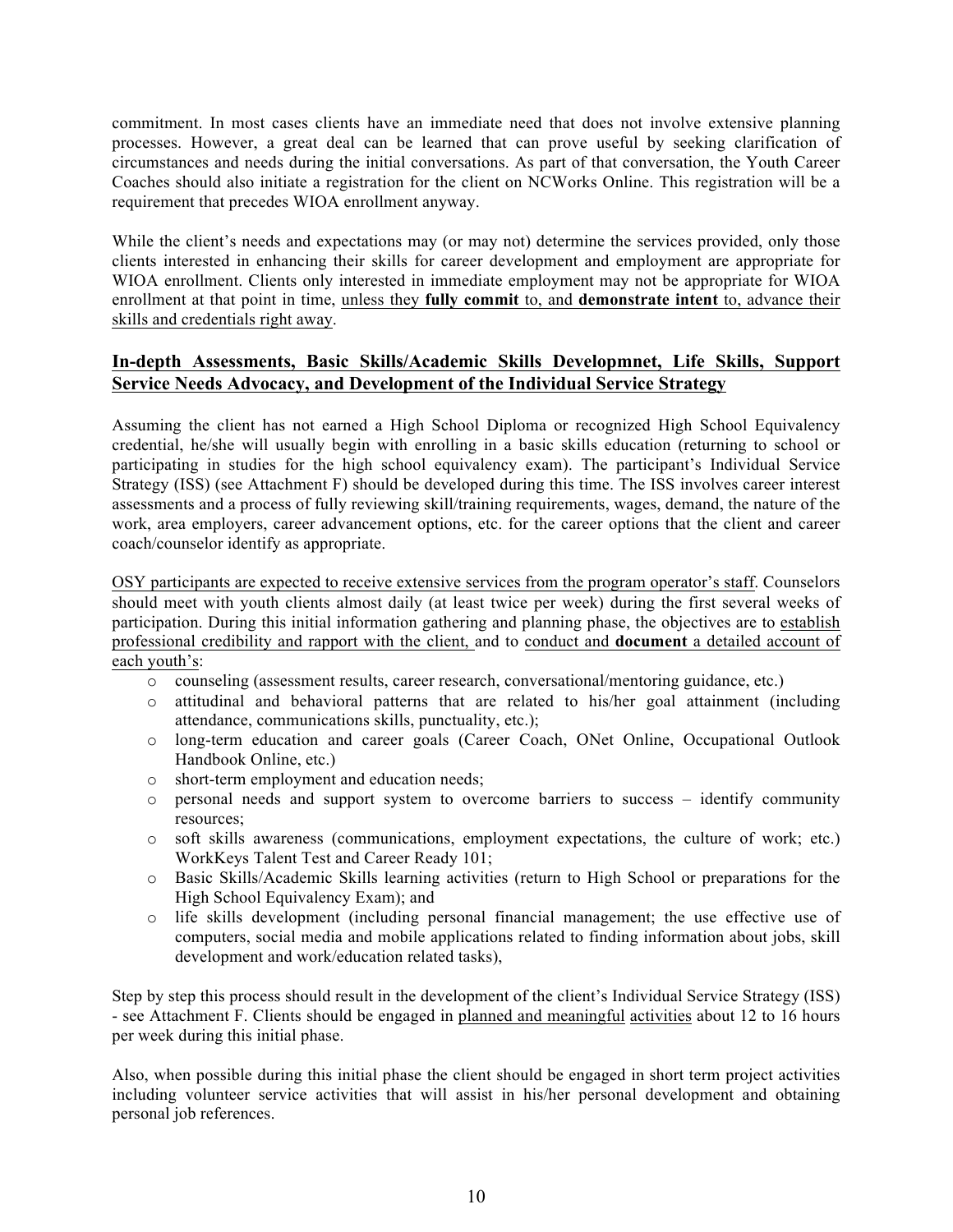# **Occupational Skills Training, Career Related Work Based Learning and Applying Effective Workplace Behaviors**

WIOA funds for paid Work Experience are limited and should be used strategically. Subsidized Work Experience is usually very attractive to clients because of the income. Thus, it can be used to encourage clients to improve performance and comply with other program requirements that are of less obvious immediate return on investment. Out-of-School Youth paid work experience should be for 25 hours per week or less and may not exceed 400 hours per program year per client. Clients are limited to two years (800 hours total) of subsidized work experience. Work Experience is a great opportunity for participants to apply effective workplace behaviors. Employers should be encouraged to clearly communicate expectations and to reinforce expected behaviors and offer constructive advice when improvements are needed. Clients' effective workplace behaviors will lead to a good reputation for the program among employers and provide an opportunity for strong letters of reference for participants when they enter the job search process.

There are numerous policies and procedures that govern paid work experience including: (1) the program operator is the employer of record and is responsible for payroll, taxes, FICA and Workers' Compensation. WIOA funds will cover those costs in the contract. (2) work-sites must be reviewed and approved for safety, access and appropriate working environment, (3) worksite agreements must be developed and signed by the program operator and the host worksite organization, (4) job descriptions and performance reviews must be agreed to, (5) supervisors must be trained, (6) emergency contact information and procedures must be established, etc.

WIOA funds can be used for assisting clients with tuition, books and fees related to earning credentials in "in-demand" occupations. These credentials can be for short term training certificates or longer term credentials up to an "Associates Degree" in Board approved "in-demand" occupations. Board polices set limits for WIOA assistance with these costs. Longer term curriculum courses are limited to \$3,500 per year for up to two and a half years. Shorter term non-credentialed courses are limited to \$500 in WIOA support, and courses offering nationally or industry recognized credentials are limited to \$1000.

Internships, Co-Ops, On-the-Job Training (OJT), Pre-Apprenticeships and Apprenticeships are other forms of work based learning that are generally used near the end of the client's participation in the program to assist in the transition to unsubsidized employment.

OJT Contracts are written by the Board's business services staff. The Business Services staff will assist the program operators' career coaches in finding and developing appropriate OJT opportunities. OJT funds provide a 50% reimbursement to the employer for the wages paid during a contracted training period. The OJT Contract contains an agreed upon training plan that the employer will follow to develop the client's job skills, and enable the client to successfully perform the expected tasks upon completion.

Pre-Apprenticeships/Apprenticeships are developed and administered by the NC Apprenticeship Division of the NC Department of Commerce. http://www.nccommerce.com/wf/job-seekers/apprenticeships. Apprenticeships are an excellent way to earn money while learning higher level skills and higher paying jobs. Education costs for apprentices are usually paid or reimbursed by the employer. Apprenticeship can be an excellent follow-up activity for OJT.

Set Aside Funds: Funds for short-term, long term training costs and OJT are generally not included in the contract but are formally set-aside for use by the program operator. However, the proposing agency should include funds for these activities in the Proposal Budget (Attachment D). Authorization for, and issuance of payment for these costs is handled by the Board upon the request of the program operator. If the funds that are set-aside are not used, the program operator will be consulted and asked to sign a waiver before the funds are "re-purposed" for other needs. This avoids a formal contract amendment.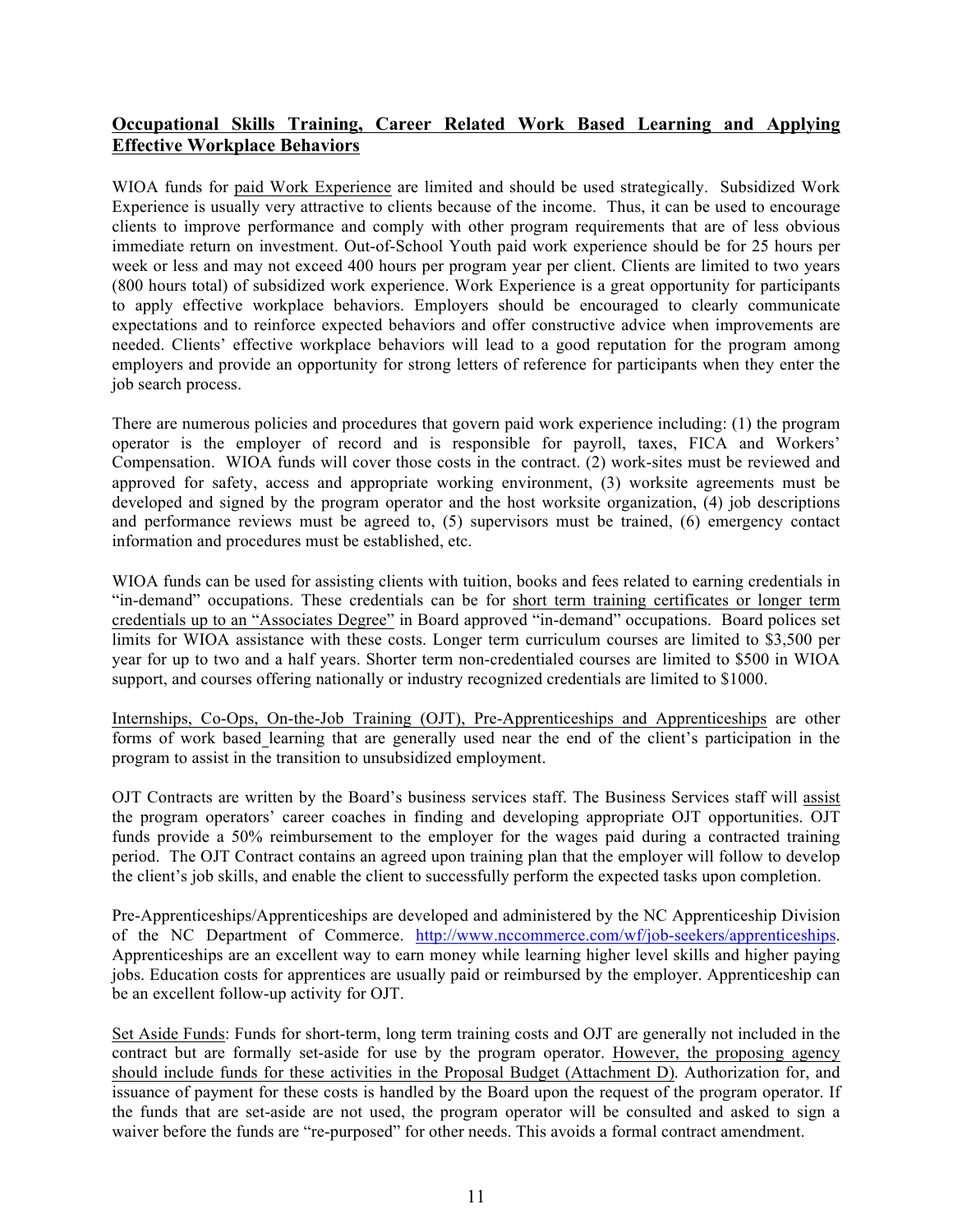# **Employability Skills, Job Search, Job Acquisition Assistance and Follow-up Job Retention Services**

During the course of "NCWorks NextGen" program participation clients are expected to have learned effective work habits and behaviors and to have developed skills and acquired experience that will help them be competitive for unsubsidized employment. But they may still need assistance in effective job search techniques, submitting online job applications, resume writing and interviewing skills. Their registration with NCWorks online will be most helpful in job search activities, similarly services available as an NCWorks career center customer will also be beneficial in helping them find and secure employment. However, the youth's career coach/counselor must also be an active participant in providing the services. Accountability for helping the youth participants acquire employment clearly rests with the youth's program operator and career coach. Performance standards under WIOA include retained employment during the second quarter and fourth quarter after program exit. Thus the program operator and career coach must maintain contact on at least a monthly basis to assist the client in retaining employment or in finding re-employment if circumstances require.

# **Completing Services to Clients, Closing Out Files and Records Retention**

Once the required follow-up period is completed program operator counselor/career coach can closeout files on the participant. Files should be maintained in the order prescribed by the Division of Workforce Solutions Data Validation procedures. Files must be retained in a secure, locked location for at least three years after follow-up completion before they are securely destroyed. If for any reason the program operator cannot maintain the files securely for the time required, the files must be delivered to the Mountain Area Workforce Development Board.

Improper security, maintenance, delivery or destruction of participant files is a serious matter and could subject program operator to civil or criminal action.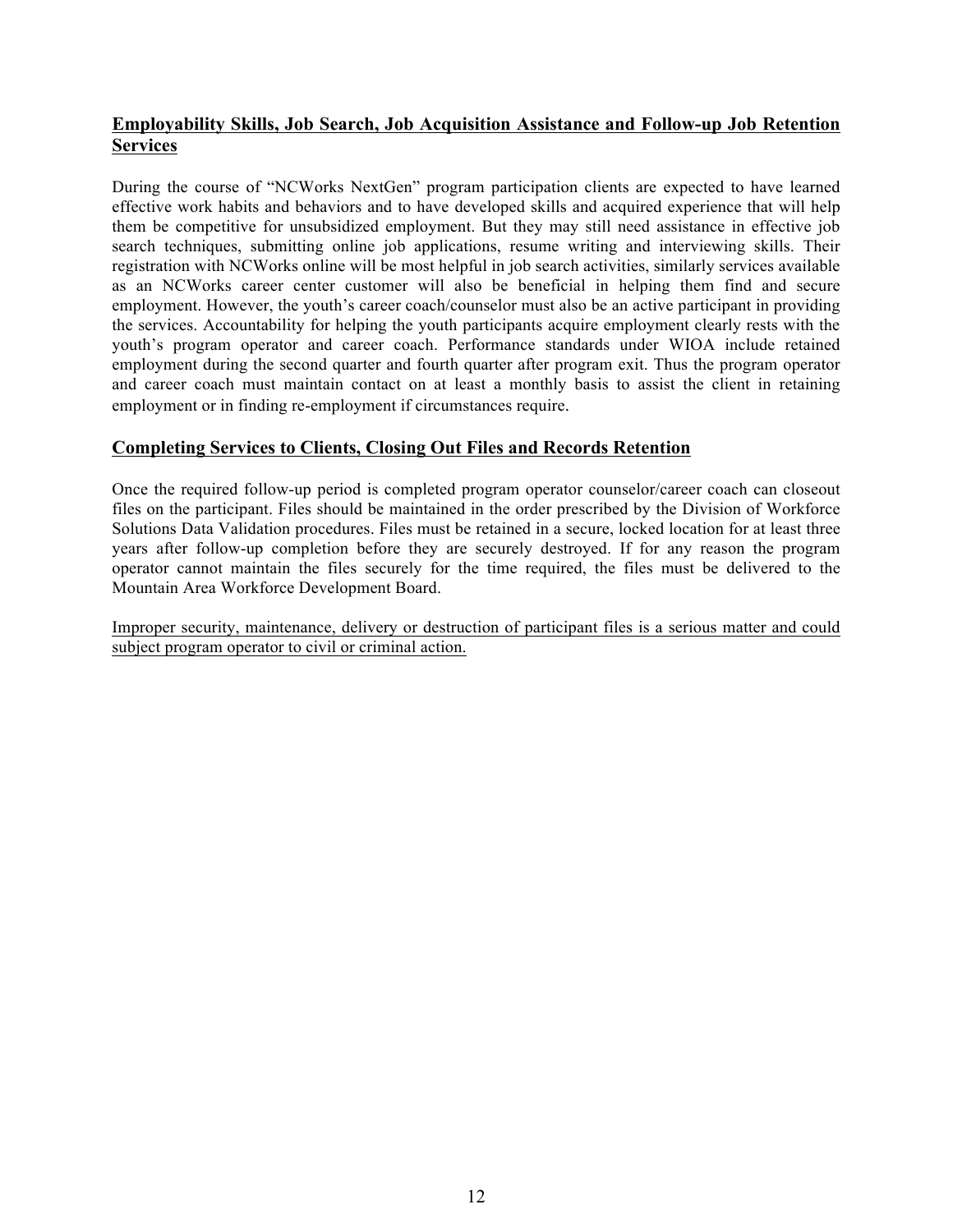# **SECTION I: OUT-OF-SCHOOL YOUTH PROGRAMS "NCWorks NextGen" Program Application**

# **PROGRAM YEAR 2017/2018 PROPOSAL RESPONSE FORMAT and REQUIRED INFORMATION FOR THE OPERATION OF A WIOA OUT-OF-SCHOOL YOUTH PROGRAM**

Proposals for funding to operate an Out-of-School Youth Program and activities under the Workforce Innovation and Opportunity Act (WIOA) during the period of July 1, 2017 through June 30, 2018 must set forth complete and accurate information as required by this RFP, including attachments.

Date of Application:

*Failure to submit all information as required in the enumerated points may cause your proposal to be disqualified.*

## **Project Name:**

**Service Area for Proposed Activities:** 

**Submitted By (Name of Agency):**

**Mailing Address:**

**City, State, Zip Code:**

**Authorized Agent: Contact Person:**

**Telephone: Telephone**:

**Email Address: Email Address**:

**Total Funds Requested**: \$ **Goal for Number of Out-of-School Youth Served:**

# **IMPORTANT NOTICE**

**Submit one original hard copy and one (1) copy electronically (Microsoft Word/Excel) of your proposal to: The Mountain Area WDB 339 New Leicester Hwy., Suite 140 Asheville North Carolina 28806-2088 Email electronic copies to: zia@landofsky.org and nathan@landofsky.org**

- Proposals must be received no later than **3:00 p.m**. on **Friday, March 3, 2017.**
- *The Program Design (Statement of Work) must address the following enumerated items*: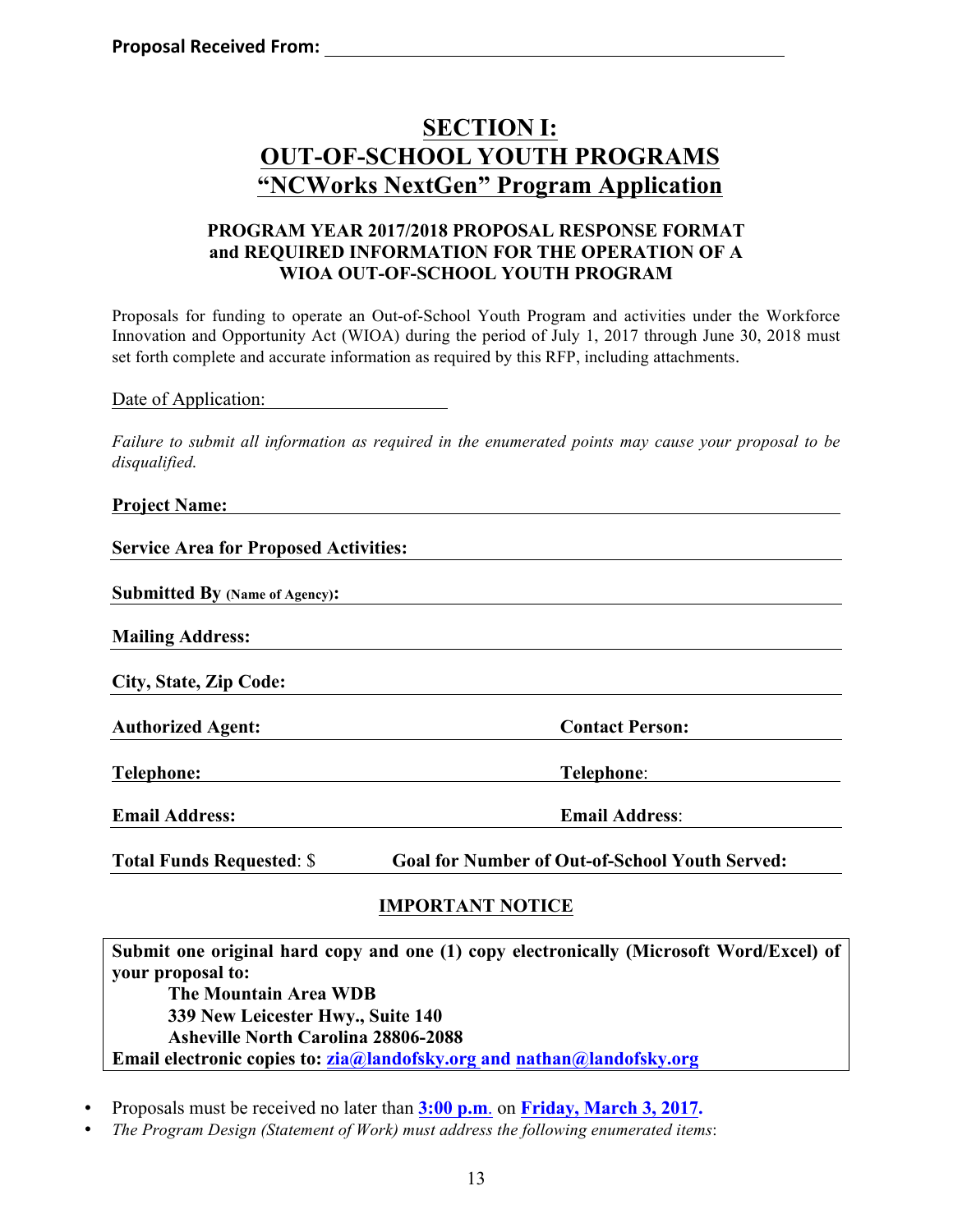## **1) Cover Sheet** *(see preceding page)*

2) **Client Enrollment Planning Summary:** Please complete the Planning Summary for the proposed program or activity that you plan to operate during the contract period of July 1, 2015 through June 30, 2016 (see form below). Identify the number of participants that will be enrolled during the contract period, the number of participants that will be exited from the program by March 31, 2016 and the number of participants that will be carried over into the Program Year 2016 (July 1, 2016). The Act requires that all youth participants receive follow-up services for four (4) calendar quarters after exit from the program. All program operators must follow established procedures to exit participants from the "Program" and from "WIOA". These procedures are specified in the instructions for data entry into the WIOA management information system (NCWorks Online Case Management System) and in file maintenance instructions under Data Validation.

## **Quarterly Goals for Service Levels Achieved during Program Year 2017-18**

| <b>Ouarter</b>                   | New WIOA    | $#$ of       | $\#$ of Participants  | $#$ of       | # of         |
|----------------------------------|-------------|--------------|-----------------------|--------------|--------------|
|                                  | Enrollments | Participants | in Skills Training    | Participants | Participants |
| enter cumulative numbers         |             | with a Fully | and/or Work           | Exited       | in Follow-   |
| by quarter                       |             | Developed    | <b>Based Learning</b> | from the     | up           |
|                                  |             | <b>ISS</b>   |                       | Program      |              |
| July $1$ – September 30,         |             |              |                       |              |              |
| 2017                             |             |              |                       |              |              |
| October 1- December 31,          |             |              |                       |              |              |
| 2017                             |             |              |                       |              |              |
| January $1 - \text{March } 31$ , |             |              |                       |              |              |
| 2018                             |             |              |                       |              |              |
| April 1 – June 30, 2018          |             |              |                       |              |              |
| Carryovers into                  |             |              |                       |              |              |
| PY2018-19                        |             |              |                       |              |              |

Total number of transfers into WIOA July, 2017: Number of WIOA Participants Transferred as Active: Number of WIOA Participants Transferred as in Follow-up \_\_\_\_\_\_\_\_\_\_\_\_\_\_\_\_\_\_\_\_\_\_\_\_

Number of Participants who earn a Secondary School Diploma (or Equivalent) as of March 31, 2018 \_\_\_ Number of Participants who earned a Postsecondary Credential as of March 31, 2018 \_\_\_\_\_ Number of Exited Participants Entering Unsubsidized Employment as of March 31, 2018 \_\_\_\_\_ Number of Exited Participants Employed in the  $2<sup>nd</sup>$  Qtr after Exit as of March 31, 2018 Number of Exited Participants Employed in the  $4<sup>th</sup>$  Qtr after Exit as of March 31, 2018

#### **Narrative (Items 3 – 4G) Limited to 7 pages or less**

- 3) Describe your organization's previous experience in providing career development services to Out-of-School Youth and/or In-School Youth. Include data on past program effectiveness.
- 4) **Program Design – Statement of Work:** Provide a program narrative describing the design of your program and how your program will comply with the Local Elements and Requirements of WIOA Law Section 129(c). Name partner organizations that will assist in the effort and resources (online tools, assessments, subscriptions, mobile aps, commercially developed curricula, etc.) that will be used to make your services more effective.

*Note: Youth service providers are required to provide each of the elements 129(c)(2).* Please review the section above entitled A COMPREHENSIVE SERVICE MODEL FOR OUT-OF-SCHOOL YOUTH as you prepare to compose your narrative .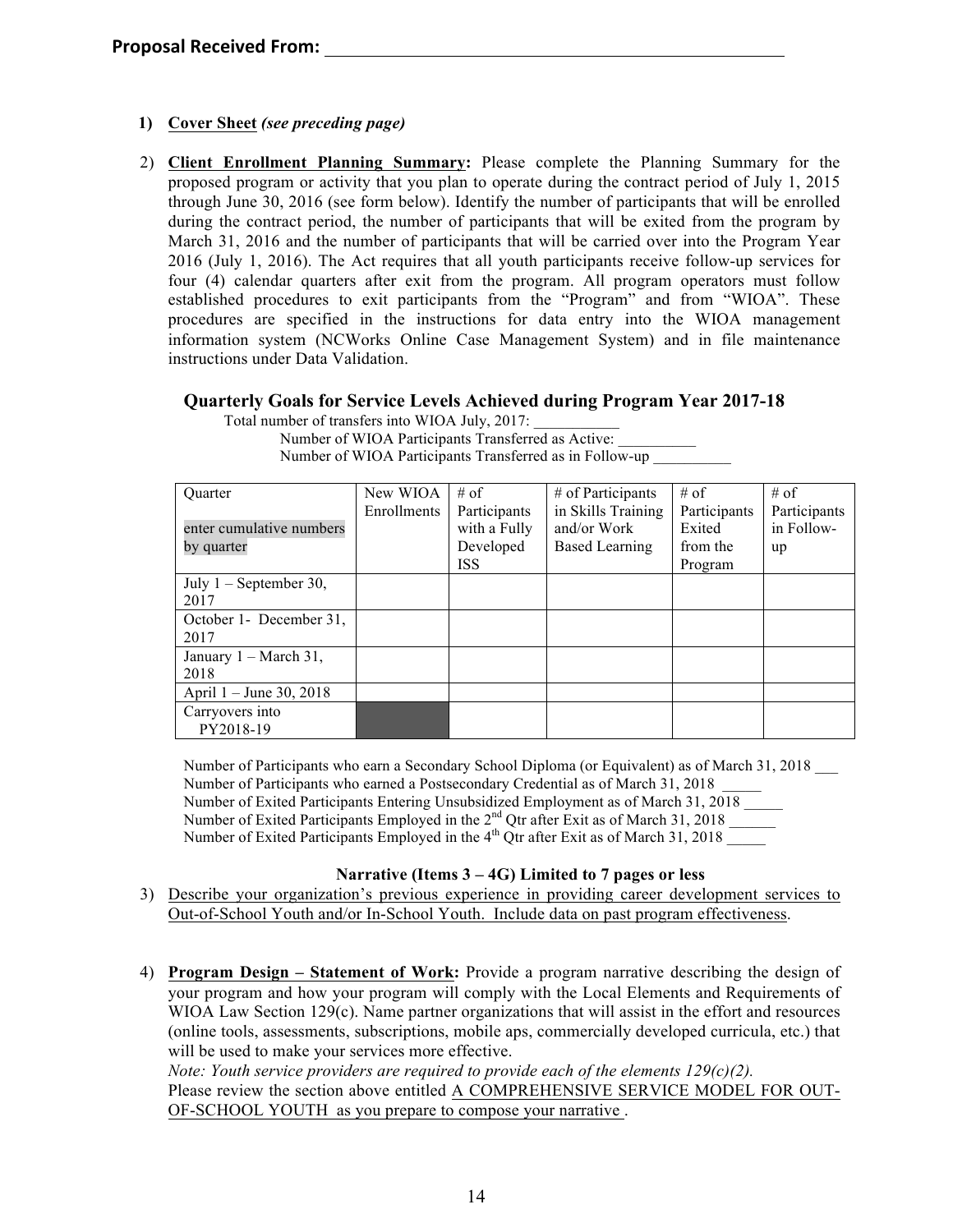A - The Recruitment, Registration, Initial Assessment and Enrollment – Referral of clients not enrolled, or in need of additional services to appropriate education and training programs that have the capacity to serve them

- B In-depth Assessments, Basic Skills/Academic Skills Development, Life Skills, Support Service Needs Advocacy, and Development of the Individual Service Strategy
- C Occupational Skills Training, Career Related Work Based Learning and Effective Workplace Behaviors – *Note: Not less than 20% of the funds allocated to the local area shall be used to provide paid and unpaid work experience that have as a component academic and occupational education (Section 129(c)(4) and Section 129(c)(2)(C) - Work Experience, OJT, Pre-apprenticeship and apprenticeship; internships and job shadowing.* Include information that describes how your program design and operation will assure that at least 20% of the funds provided will be used for youth skills development activities
- D Employability Skills, Job Search, Job Acquisition Assistance and Follow-up Job Retention Services (include information about collaboration with the NCWorks Career Centers and the use of NCWorks Online) –
- E Completing Services to Clients, Closing Out Files and Records Retention
- F Describe strategies that will help assure that your program will meet or exceed WIOA Performance Standards set for the Local Area (See Attachment C):
- G Describe input received from parents, participants and community members with experience providing youth services that assisted in the design of the program – Section  $129(c)(3)(C)$ .

# **Narrative for Item 5 – limited to 2 pages or less**

- **5)** Programs serving out-of-school youth must describe how they will meet the WIOA performance standards for Literacy and Numeracy Gains for out-of-school youth who are determined to be "basic skills deficient" (below grade level 8.9 in reading and/or math as measured by the Test of Adult Education – Level D at the date of the first youth program service.) The objective is to assist out-of-school youth who are "basic skills deficient" in advancing one educational functioning level (EFL) in literacy and/or numeracy for each year of participation in a WIOA funded Youth program.
	- A. Describe the intervention strategy (or strategies) that your proposed OSY program will use to assist those "basic skills deficient" out-of-school youth in advancing one Educational Functioning Level in literacy and/or numeracy during each year of program participation.
		- i. Who or what organization will provide basic skills remediation services to achieve the increase in educational functioning level?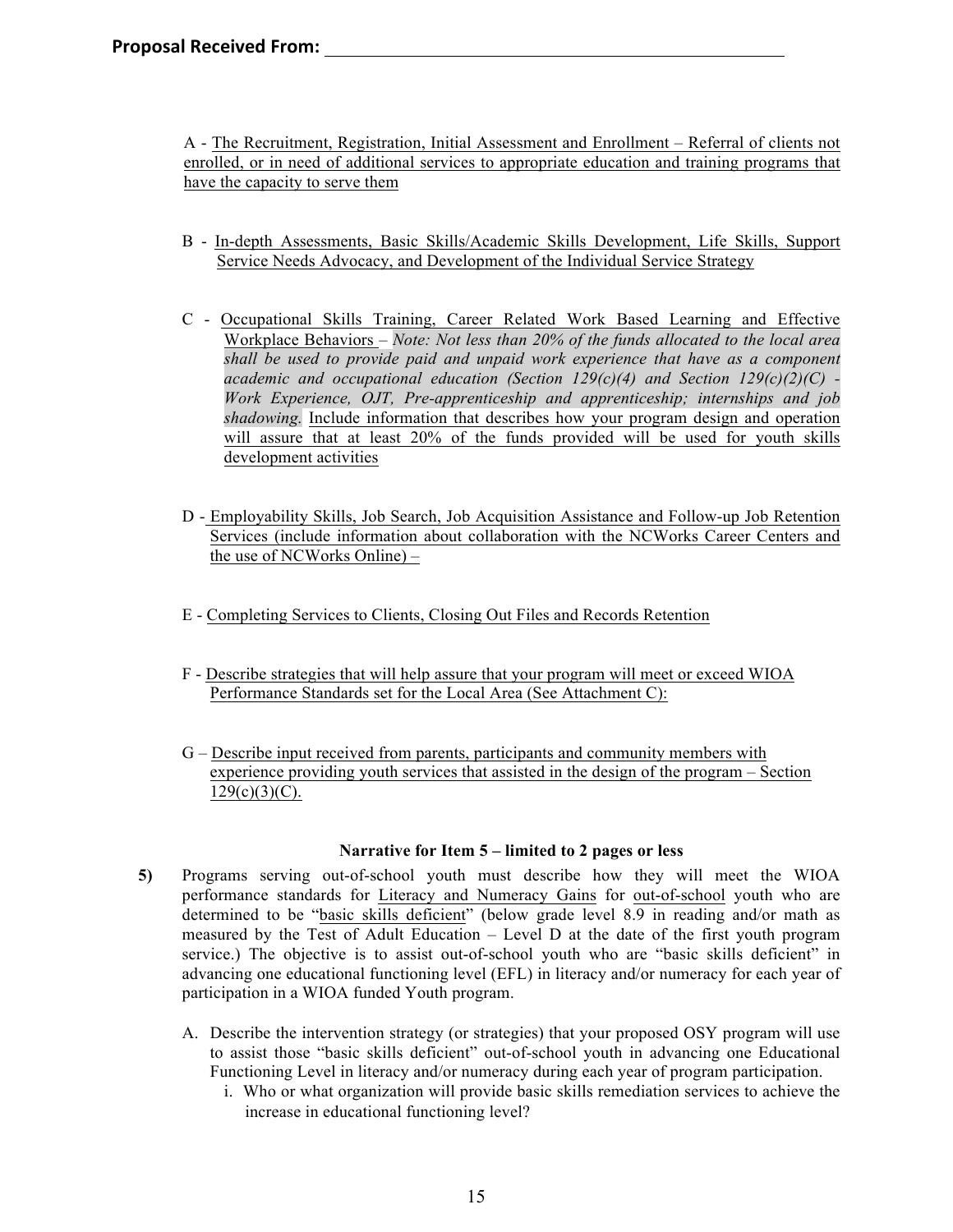- ii. With regards to basic skills remediation, what instructional system/methods/materials will be used to achieve the increase in educational functioning level?
- iii. How frequently will participation, attendance and progress be reviewed with the participant?

iv. The program operator must provide assurance that the required post-testing is administered within one-year from the date of first youth program service as required and annually thereafter.

**6) WIOA Project Budget:** All proposals must contain budget information for the Youth program. Included with the electronically distributed version of the RFP is a budget in MS Excel (Attachment D) with formulas in place to assist with easy formatting for the program to begin July 1, 2017. Please submit one (1) electronic copy of the proposed budget(s) for Program Year 2017/18 in the MS Excel workbook provided for each program cohort you propose to operate (OSY and/or ISY). Do **not** combine OSY and ISY funds in one budget workbook.

**The hard copy of the Budget(s) must be submitted with the signature of the authorized Finance Director for the proposing agency.**

**7) Statement of Compliance: The Statement of Compliance** *(located at the end of this RFP)* **must be signed by the authorized signatory official and submitted with the hard copy of the proposal.**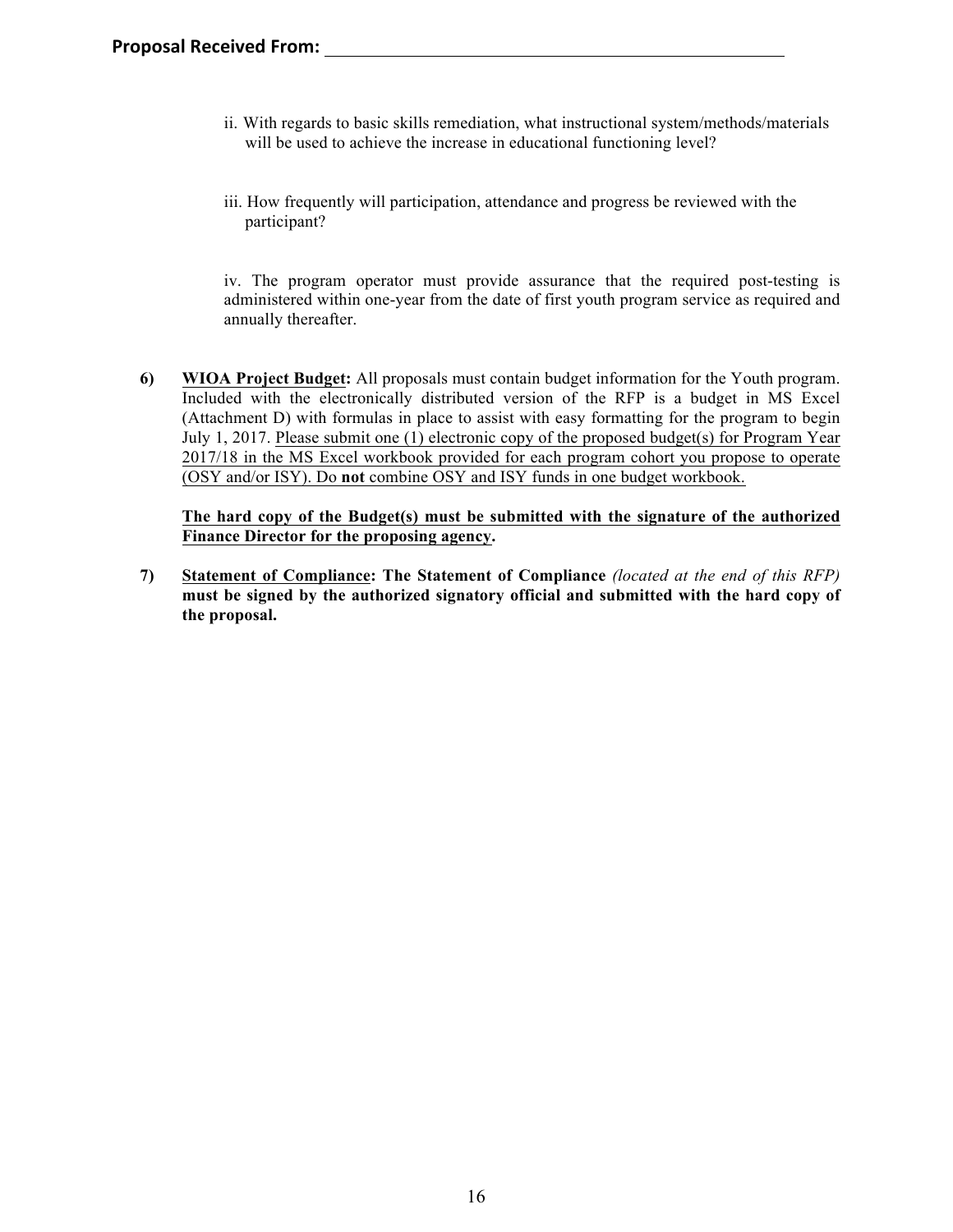# **SECTION II: BLENDED "NCWORKS NEXTGEN" YOUTH PROGRAMS Program Application**

**The Workforce Innovation and Opportunity Act requires that "at least 75%" of the youth funds in a local area be spent on Out-of-School Youth (Section 129(a)(4)(A)). Since the Mountain Area Workforce Development Board expects to fund one or more programs that are exclusively serving Out-of-School Youth (OSY), blended programs may be permitted to serve slightly lower percentages of OSYs and slightly higher percentages of In-School Youth (ISY).** 

**For Program Year 2017-18 blended youth programs will be limited to not more than 25% of the costs for services to In-School Youth. Also not more than 25% enrollments in a blended program may be ISYs. While In-School Youth are generally much easier to serve than Out-of-School Youth, the percentage of "early program exits" is higher among OSYs.** 

**After reviewing all of the Youth Program proposals the MAWDB may need to negotiate a reduction in the percentage allowed for ISY services and enrollments to remain within the WIOA 75% requirement for OSY expenditures.**

**Please respond fully to each of the items listed below. (please limit your response to 7 pages or less).**

**1. Please project the numbers of Out-of School and In-School youth you will serve during the contract year.**

| Out-of-School Youth carried into PY 2017-18: Total | $\#$ in Follow-up<br>$\#$ active               |
|----------------------------------------------------|------------------------------------------------|
| Total                                              |                                                |
| Total                                              | (must be at least 70% of participants served)  |
|                                                    |                                                |
| Total                                              | $\#$ in Follow-up<br>$#$ active                |
| Total                                              |                                                |
| Total                                              | (must be no more than 30% of all participants) |
|                                                    |                                                |

- **2. Describe how your enrollment procedures will assure that the minimum 75% OSY maximum 25% ISY enrollment and expenditure requirements will be met.**
- **3. Describe how staff effort/time/costs will be allocated in service to Out-of-School and In-School Youth.**
- **4. Describe any differences in services that will be provided to Out-of-School Youth that are not provided to In-School Youth and any services provided to ISYs that are not provided to OSYs.**
- **5. Will your service model for Out-of-School Youth be primarily (or exclusively) based on "dropout recovery" or "postsecondary services" to "…a recipient of a secondary school diploma or its recognized equivalent who is a low-income individual and is – (aa) basic skills deficient; or (bb) an English language learner" (Section 129(a)(1)(B)(iii)(III)). Please specify**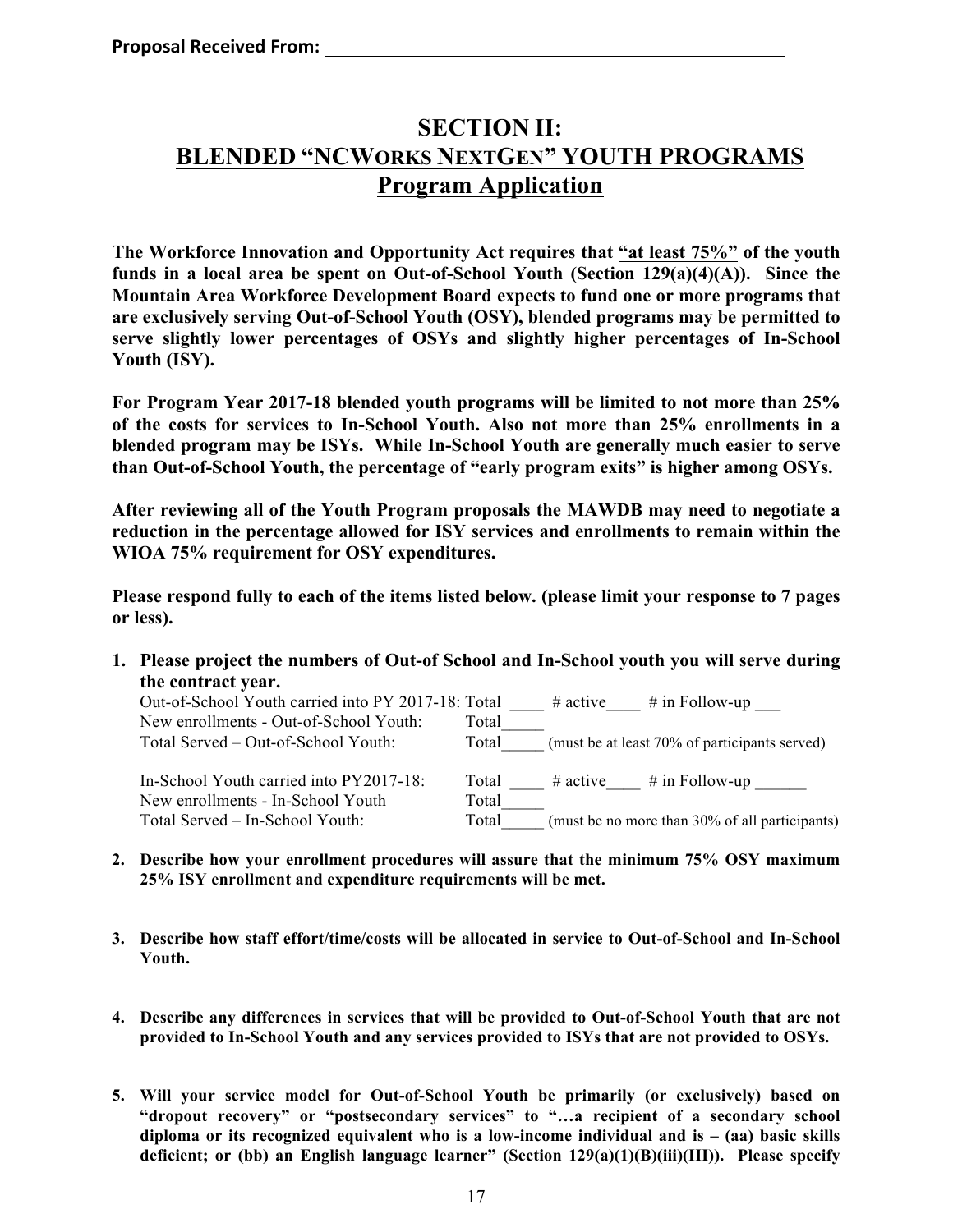**which group will be given preference (if either) and describe services that will be provided to either or both groups to be served.**

- **6. Basic Skills deficiency is defined in Section 3, Item (5) of the Workforce Innovation and Opportunity Act as "the term "basic skills deficient" means, with respect to an individual (A) who is a youth, that the individual has English reading, writing, or computing skills at or below the eighth grade level on a generally accepted standardized test; or (B) who is a youth or adult, that the individual is unable to compute or solve problems, or read, write, or speak English, at a level necessary to function on-the-job, in the individual's family, or in society. Describe how your program will assess individual applicants' basic skill levels and provide remedial services to assist the clients in overcoming these deficiencies. Also describe your program's policies regarding the assessment of each client's progress toward becoming basic skills proficient.**
- **7. Given the demands on schedules for students attending school (both ISYs and recovered dropout OSYs) describe how WIOA services will be scheduled and provided including:** 
	- **A. eligibility determination and documentation**
	- **B. basic skills assessment and remediation**
	- **C. support service needs assessment and provision**
	- **D. career counseling, assessments and Individual Service Strategy (ISS) development**
	- **E. life skills instruction/counseling including personal financial management, the use of computers, the internet, mobile aps and social media for education and employment**
	- **F. effective workplace behaviors instruction, counseling and reinforcement**
	- **G. work experiences with academic and occupational skills education (Paid Work Experience, OJT, pre-apprenticeship, etc.) – 20% expenditure requirement**
	- **H. preparation for earning postsecondary credentials and or guidance/assistance with enrollment in postsecondary learning opportunities**
	- **I. job search, acquisition and retention services (include linkages to the NCWorks Career Centers and the use of NCWorks Online)**
	- **J. follow-up services for 12 months after program exit**
	- **K. describe strategies that will help assure that your program will meet or exceed WIOA**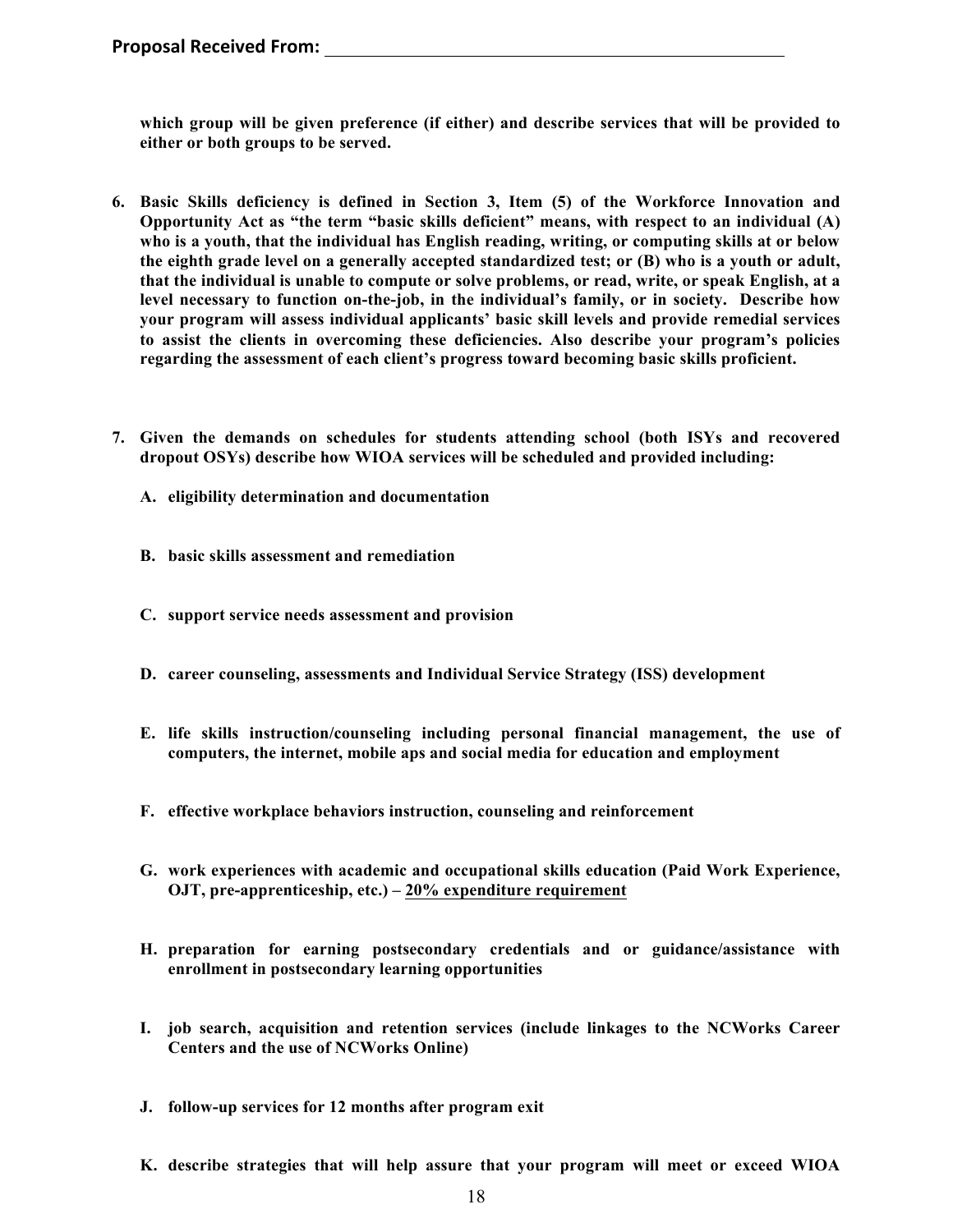**Performance Standards set for the Local Area (see pages 6-7 of this RFP)**

#### **L. completing services to clients, closing out files and records retention**

# **Blended Programs - In-School Youth Quarterly Goals for Service Levels Achieved during Program Year 2017-18**

Number of WIA transfers into WIOA July, 2017: Number of WIA Participants Transferred as Active: Number of WIA Participants Transferred as in Follow-up \_\_\_\_\_\_\_\_\_\_

| Ouarter:                      | New WIOA    | $#$ of       | # of Participants | $#$ of       | # of         |
|-------------------------------|-------------|--------------|-------------------|--------------|--------------|
|                               | Enrollments | Participants | enrolled in       | Participants | Participants |
| Enter cumulative numbers by   |             | with a Fully | Secondary         | Exited       | in Follow-   |
| quarter                       |             | Developed    | Education and/or  | from the     | up           |
|                               |             | <b>ISS</b>   | Work Based        | Program      |              |
|                               |             |              | Learning          |              |              |
| July $1$ – September 30, 2017 |             |              |                   |              |              |
| October 1- December 31, 2017  |             |              |                   |              |              |
| January 1 – March 31, 2018    |             |              |                   |              |              |
| April 1 – June 30, 2018       |             |              |                   |              |              |
| Carryovers into PY2018-19     |             |              |                   |              |              |

Number of Participants who earn a Secondary School Diploma (or Equivalent) as of March 31, 2018 \_\_\_ Number of Participants who earned a Postsecondary Credential as of March 31, 2018 Number of Exited Participants Entering Unsubsidized Employment as of March 31, 2018 \_\_\_\_\_ Number of Exited Participants Employed in the 2<sup>nd</sup> Qtr after Exit as of March 31, 2018 Number of Exited Participants Employed in the  $4<sup>th</sup>$  Qtr after Exit as of March 31, 2018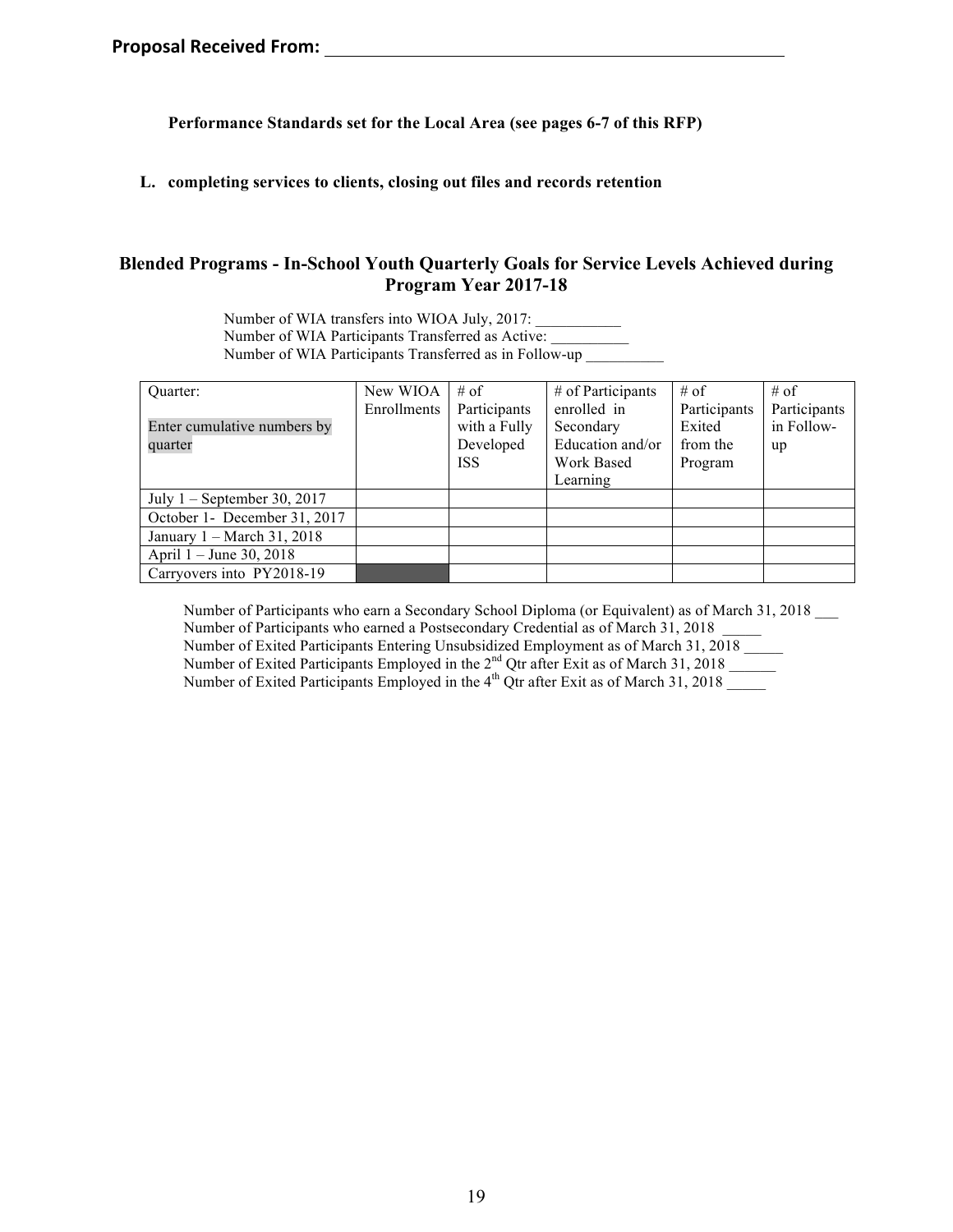# **PROJECT SUMMARY FOR OUT-OF-SCHOOL YOUTH OR BLENDED YOUTH PROGRAMS**

#### **AGENCY:**

#### **DATE SUBMITTED:**

#### **PROGRAM NAME:**

(*Provide a one-page Summary of your proposal using Times New Roman 11-Point Font. No Bold or Underline*).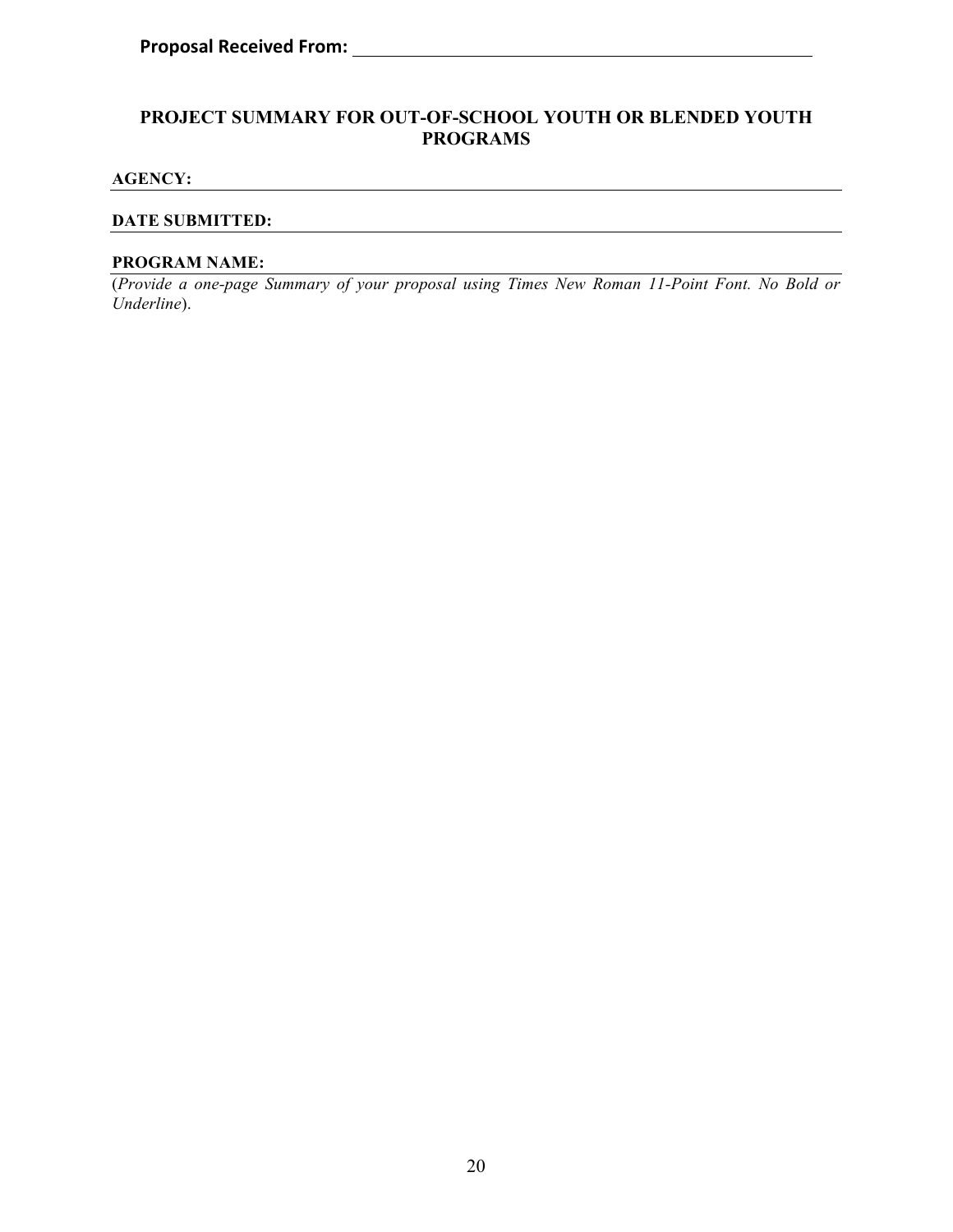# **PROGRAM AND FINANCIAL MANAGEMENT**

**Instructions: Please complete the following section (Items A – O) concerning compliance issues. Proposers must identify the appropriate member of the agency's staff responsible for compliance. Add any comments you find necessary for clarification.**

# **A. Equal Opportunity (EO)**

The applicant (hereinafter referred to as the "Subrecipient") assures compliance with Section 188 of the Workforce Investment Act as amended; Age Discrimination Act of 1975; Section 504 of the Rehabilitation Act of 1973; the American with Disabilities Act of 1990 and the 2008 Amendment to the ADA; and Title VI of the Civil Rights Act of 1964 which govern the Subrecipient's responsibilities in upholding laws pertaining to equal opportunity.

| Name of EO Officer | <b>Job Title</b> | Phone # |
|--------------------|------------------|---------|

All participants and staff will be informed of EO policies and guidelines and the name of the EO Officer during a formal orientation prior to participating in any WIOA funded activity. All grievances and complaints submitted by WIOA participants involving allegations of discrimination, violations of the WIOA, or criminal fraud, abuse or misconduct must be processed according to the Mountain Local Area Equal Opportunity Policy and Complaint Procedures. **ATTACH a copy of agency grievance procedures.**

## **B. Internal Program Management**

All WIOA Subrecipients are required to establish internal program management procedures to assure compliance and to review program progress. The Subrecipient agrees to monitor and review the following major areas of operation.

- 1. Compliance with the provisions of the Workforce Innovation and Opportunity Act (P. L. 113-128) and regulations or any applicable federal or state regulations;
- 2. Compliance with the provisions of the WIOA contract;
- 3. Compliance with all applicable State and MAWDB policies; and
- 4. Compliance with WIOA Regulations regarding records maintenance.

The internal program management procedures must be sufficient to prevent fraud and abuse. All reports of information creating suspicion of or instances of criminal misconduct, fraud or willful and gross misconduct, in connection with any WIOA program shall be reported immediately to the MAWDB, the North Carolina Division of Workforce Solutions, and the U.S. Department of Labor. Internal program management procedures must also ensure that auditable and otherwise adequate records are maintained to support the eligibility of all WIOA participants and confirm adherence to specific program requirements and limitations. The MAWDB will require that WIOA Subrecipients adhere to the established monitoring procedures for ensuring program compliance with federal regulations. Indicate how this will be accomplished by your agency: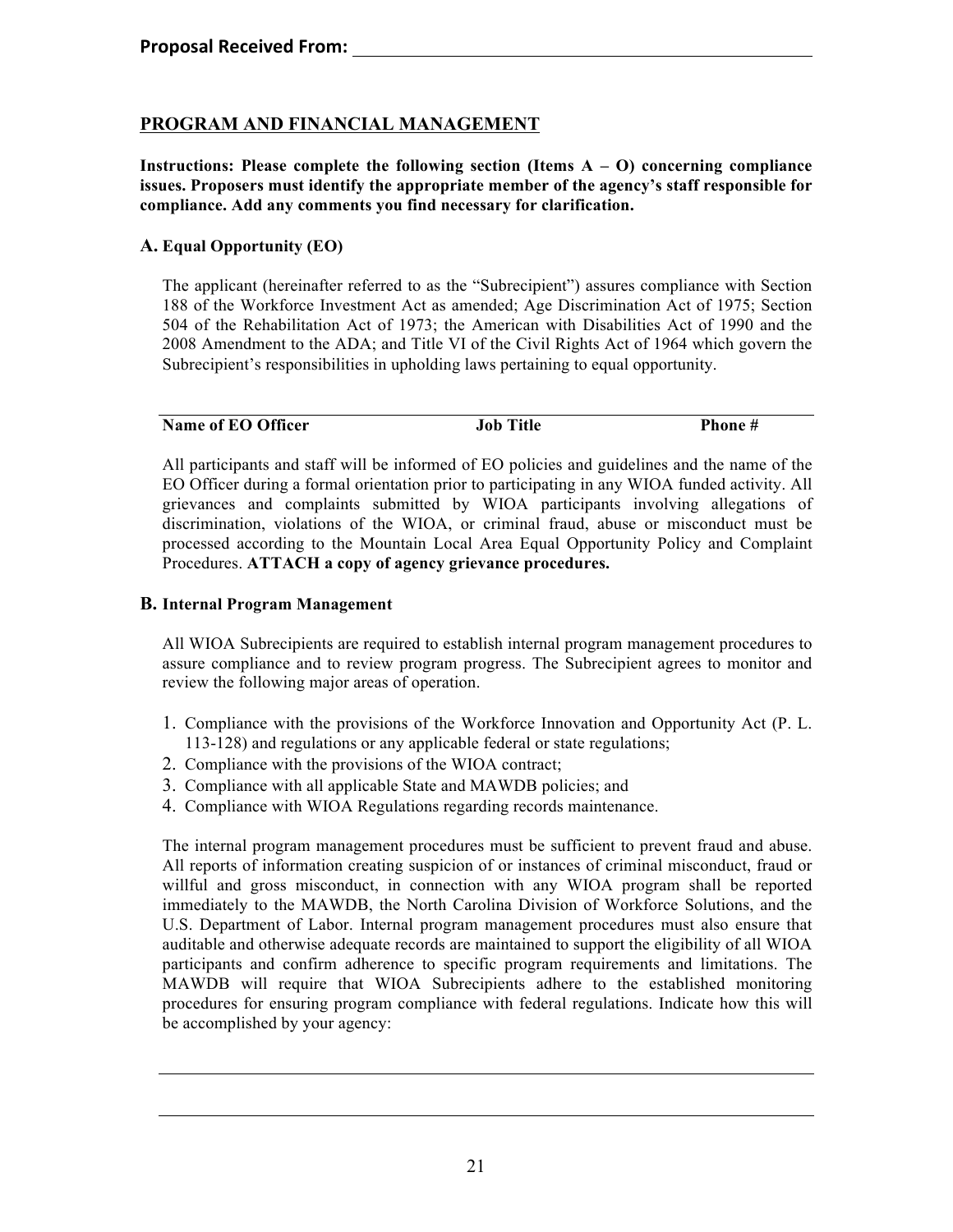**Identify the staff person(s) responsible for internal program management, compliance monitoring and performance reviews for this WIOA Out-of-School Youth program.**

| <b>Staff Assigned</b><br><b>Job Title</b> | Phone # |
|-------------------------------------------|---------|
|-------------------------------------------|---------|

## **C. Monitoring Procedures**

The MAWDB has developed a systematic monitoring system for evaluating the quality and effectiveness of WIOA funded programs. Monitoring is the quality control system whereby the MAWDB gathers and analyzes information to detect problems, identify strengths and weaknesses, and propose improvements to the program. Monitoring activities are conducted periodically to determine whether programs are in compliance with the terms of contractual agreements, MAWDB policies, WIOA regulations, and MAWDB requirements. The MAWDB monitors performance, programmatic, and fiscal activities. In many instances, the different types of monitoring are interrelated, and may be conducted simultaneously.

Oversight and monitoring is required by the WIOA. Subrecipients must cooperate with any monitoring, inspection, audit or investigation of activities related to WIOA contracts. These activities may be conducted by the North Carolina Division of Workforce Solutions, the State of North Carolina, the U.S. Department of Labor and the MAWDB or their designated representatives. This cooperation includes access to the premises for the purpose of interviewing employees or participants and permitting the examination of, and/or photocopying of books, records, files, or other documents related to the contractual agreement.

#### **D. Records Retention**

The following records and documents must be maintained for WIOA participants and employees. The proposed Subrecipient agrees to make these records available for monitoring and review by the MAWDB and agrees to retain these records, subject to audit, for at least three years from completion of services. Release of responsibility to retain records after the three (3) year period will not be authorized until final resolution of all audit findings. In the event that the Subrecipient goes out of business or ceases to be an organization prior to the expiration of records retention responsibility, the Subrecipient will deliver all records required to be retained hereunder to the MAWDB. The following records shall be transmitted to the MAWDB for acceptance in an orderly fashion, with documents properly labeled and filed and in an acceptable condition for storage:

- 1) General ledger or equivalent;
- 2) Cash receipts and cash disbursement journals/reports or equivalent;
- 3) Bank statements, reconciliation, deposit slips, and canceled checks for each bank account through which WIOA funds were received or disbursed;
- 4) Contract with MAWDB, including all amendments;
- 5) All financial reports and requests for reimbursement
- 6) Payroll records including Individual Earning Record, Employee Withholding Authorization (W-4), FICA reporting forms, Federal and State Withholding, Unemployment Taxes, Employee Personnel Files, Time Records and Employee Time/Salary Allocation plan;
- 7) Invoices and/or supporting data for non-payroll disbursements;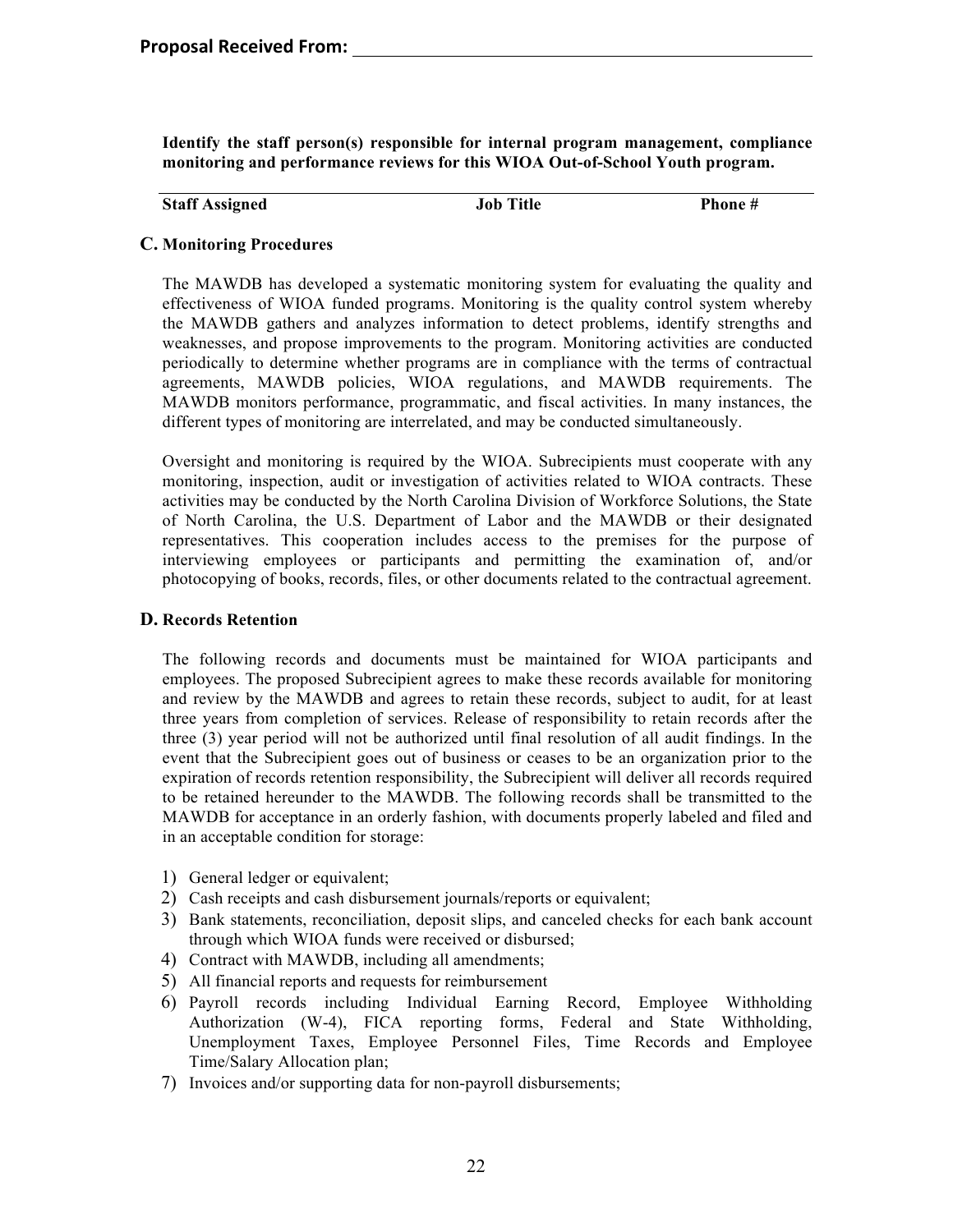- 8) Participant records including data forms, verification/documentation items, assessment tests and results and the Individual Service Strategy; and
- 9) Monthly Participant and Financial Reports and Monthly Program Performance reports.
- 10) Any other financial records requested by the MAWDB.

## **E. Internal Fiscal Management**

The Subrecipient agrees to conduct internal financial reviews of the following major areas:

- 1) Compliance with the provisions of the Workforce Innovation and Opportunity Act and its regulations.
- 2) Compliance with the provision of the WIOA Contract;
- 3) Compliance with the applicable State and MAWDB Policies;
- 4) Compliance with the WIOA contract regarding records maintenance; (Subpart E 200.333- 337)
- 5) Compliance with accepted financial management and accounting practices as appropriate (Subpart E 200.302-325).
- 6) Compliance with applicable OMB Super Circular Subpart E (Cost Principles for Non Federal Entities, i.e. Educational Institutions, State and Local Governments and Non Profit not excluded in Appendix VIII to Part 200)

Internal financial management procedures shall be sufficient to prevent fraud and abuse. All suspicion of, or instances of criminal misconduct, fraud or willful and gross misconduct, in connection with any WIOA program shall be reported immediately to the MAWDB, the North Carolina Division of Workforce Solutions and to the U.S. Department of Labor. Internal financial management procedures must also ensure that auditable and otherwise adequate records are maintained which support all expenditures of WIOA funds and confirm adherence to policies regarding allowable costs and allocations of costs to proper cost categories. The Subrecipient shall document all internal financial compliance reviews. In cases where the Subrecipient receives funds from multiple sources, financial documents must clearly delineate funding streams to avoid co-mingling of funds and related accountability issues.

**List the name and title of the person(s) responsible for maintaining financial records, monitoring fiscal activities for contractual compliance and assisting monitors/auditors during on-site visits for this WIOA Out-of-School Youth program.**

**Staff Assigned Job Title Phone #**

#### **F. Invoicing, Reporting and Subrecipient Close-out**

The MAWDB will reimburse the Subrecipient for total allowable costs incurred as agreed upon between the MAWDB and the WIOA Subrecipient. The Subrecipient will submit a MONTHLY FINANCIAL STATUS REPORT AND REQUEST FOR FUNDS (form) for reimbursement of incurred allowable costs. The invoice must be submitted to the MAWDB within time frames established by the MAWDB.

In order to assure that the MAWDB reimbursements are used in accordance with the provisions of the contract, the Subrecipient shall: (a) use such fiscal, audit, and accounting procedures as may be necessary to assure proper accounting for reimbursements received; and (b) provide the MAWDB and authorized representatives of the U.S. Department of Labor or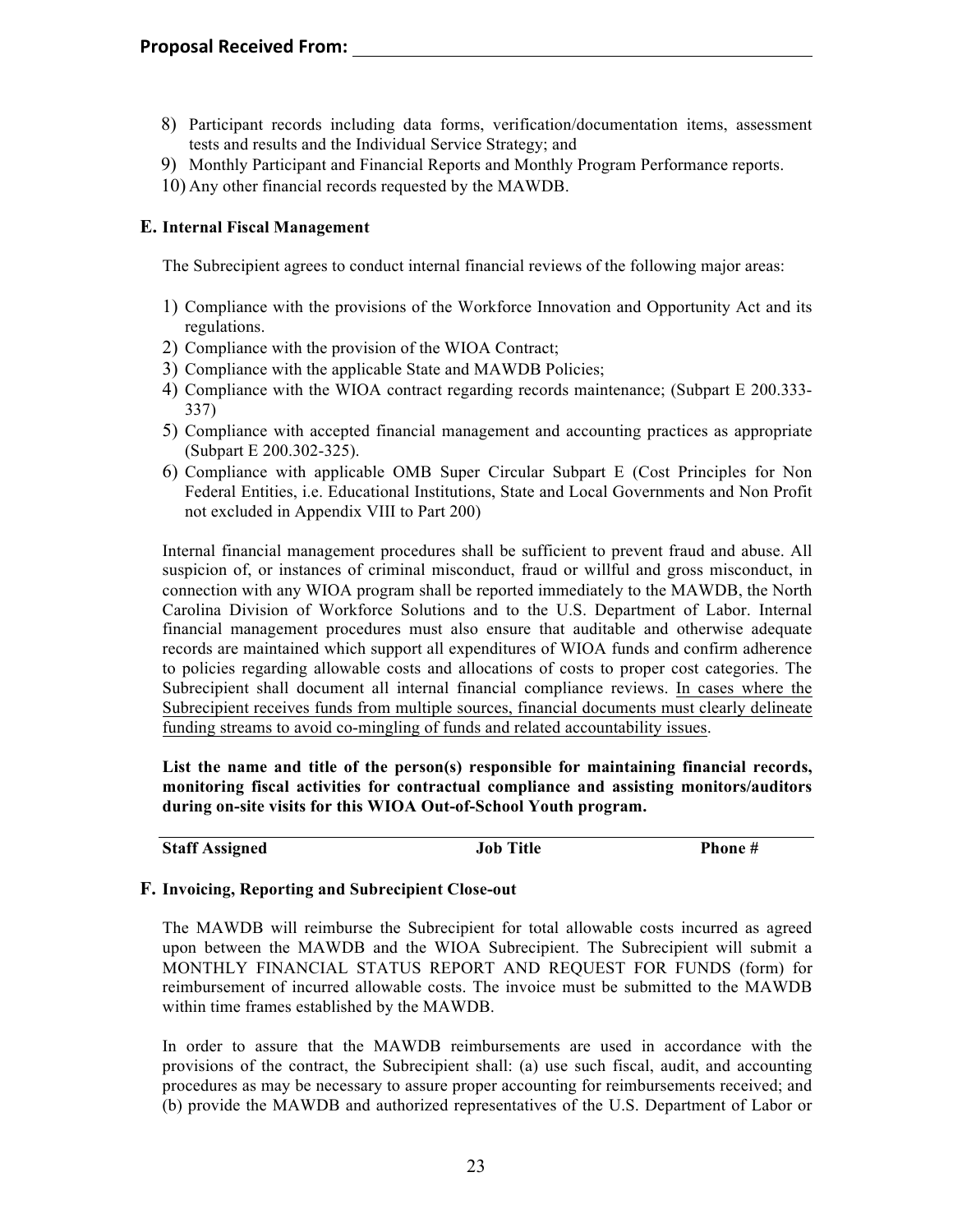the Comptroller General of the United States access to and the right to examine any books, documents, papers, records, property and equipment pertaining to funds provided or activities undertaken concerning the program.

All Subrecipient invoices and other reports must contain information required by the MAWDB. The final contract closeout report must be furnished to the MAWDB within thirty (30) days after the ending date of the contract or within timeframes established by the MAWDB.

### **G. Submission of Most Recent Audit**

All applicants awarded contracts are required to submit a copy of their annual independent audits conducted covering WIOA funded activities. As a recipient of WIOA funds, Subrecipients will comply with the audit requirements of Super Circular Subpart F [Audits of Non Federal Entities: States, Local Governments and Non-Profit Organizations]. For-Profit WIOA Subrecipients must have an annual financial and compliance audit performed as required by the MAWDB. The audit shall be performed by an independent Certified Public Accountant selected by methods recommended by the N.C. Local Government Commission.

This requirement will be met by providing MAWDB a copy of the annual audit. The audit should be submitted within 30 days after the completion and acceptance by the Subrecipient's Board, but not later than nine months after the end of the audit period. The audit expense cannot be billed to the WIOA program. **Attach a copy of the organization's most recent annual financial and compliance audit**. If a copy of the most recent audit has previously been submitted, please indicate below.

**Audit Firm Audit Period Date Submitted to MAWDB**

#### **H. Bonding Insurance Requirements**

Agencies must meet bonding requirements as required through the Office of Management and Budget Circulars or other applicable regulations. Public agencies are required by North Carolina General Statute to be bonded. Non-governmental agencies shall procure a blanket fidelity bond, position bond, or name schedule fidelity bond for **all** persons or positions authorized to receive or disburse WIOA funds. The Subrecipient must maintain all bonding in force for the period of the contractual agreement. The proposed Subrecipient must submit a written notice to the MAWDB within fifteen (15) calendar days prior to any reduction in the limits stated on the bonding document. Similarly, the Subrecipient must provide written notice of any cancellation of the bonding policy to the MAWDB immediately upon receipt of the cancellation notice. The bond coverage limit shall be for the total contracted amount or \$50,000.00 whichever is less. **Attach a copy of the current bonding document, issued by the vendor's insurance company, clearly indicating the staff/job titles covered.**

#### **I. Requirements for Depository Accounts Holding WIOA Funds**

Provide the name of the depository with whom the proposed program funds will be deposited.

**Name/Address of Depository**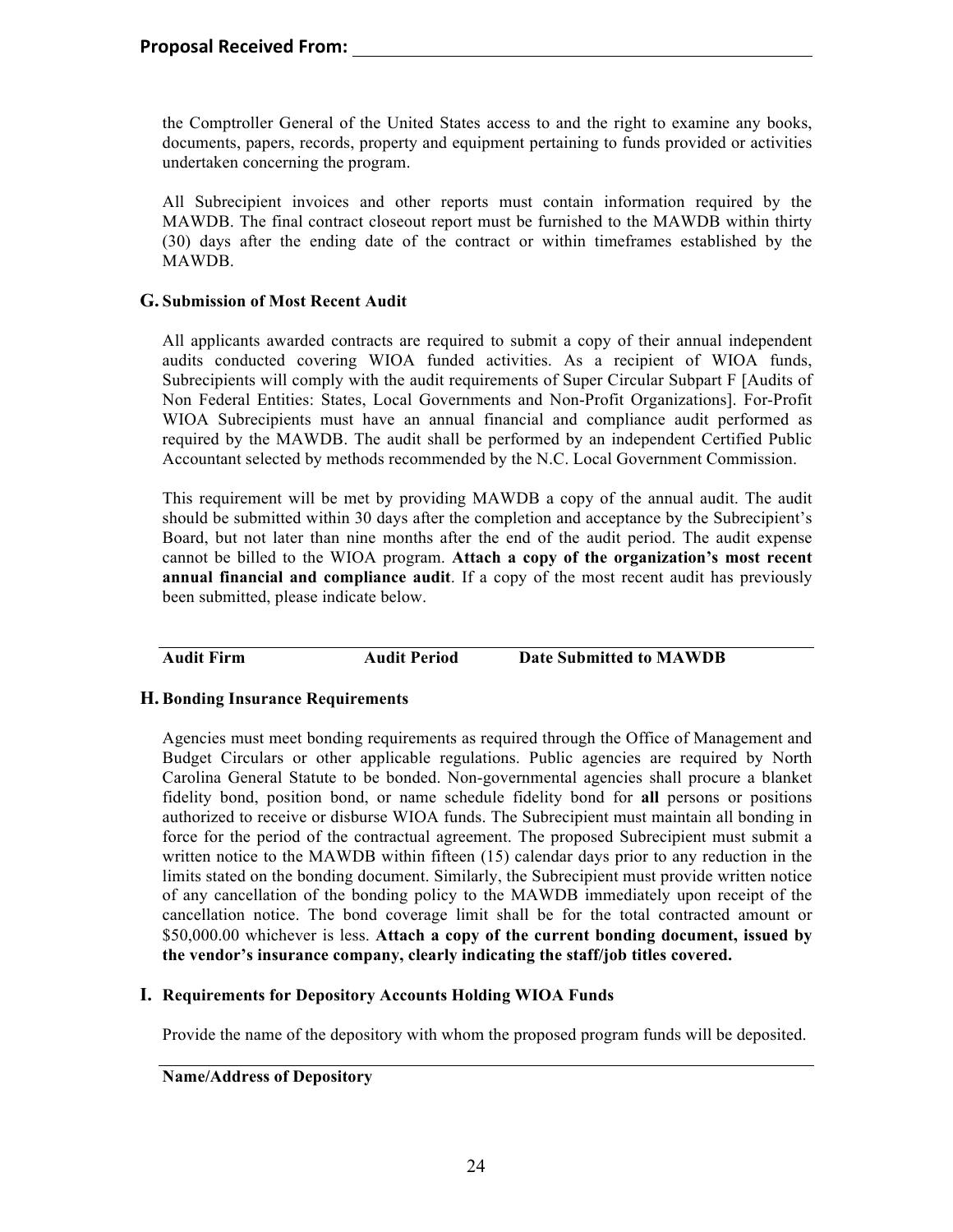Will the depository account for WIOA funds be an interest bearing account? Yes No

The Subrecipient must assure the U.S. Treasury restrictions on excess cash will be observed and that interest will be properly tracked and used for WIOA operations as program income.

## **J. Program Income Requirements**

The United States Department of Labor requires that all income generated under any WIOA program shall be reported and used to further program objectives. The Subrecipient assures that it will comply with the addition method, described Super Circular 200.307 as appropriate, for all program income earned under WIOA. **Indicate how program income will be tracked by the Subrecipient and recorded on financial reports to the MAWDB.**

# **K. Property Management Requirements**

The Subrecipient agrees to maintain careful accountability of all WIOA purchased nonexpendable property (property with a life expectancy of one year or more and a unit cost of \$500.00 or more) and to maintain an inventory of all properties issued by the MAWDB or subsequently acquired with WIOA funds. Acquisition of non-expendable property with a unit cost of \$500.00 (including taxes, shipping and handling costs) or more must be approved in writing by the MAWDB, **prior to the purchase**. The MAWDB will maintain a fixed-asset listing to be verified for physical location and serviceability at your agency at least annually. Ownership of all non-expendable property purchased with WIOA funds remains with the MAWDB. Continued rights to use such property are contingent on continued use in WIOA activities as determined by the MAWDB.

- 1. Any purchases made for \$5,000.00 or more with WIOA funds must be approved by the MAWDB and the State. The State will monitor the inventory of all items purchased or leased with a value of \$5,000.00 or more.
- 2. The Subrecipient agrees not to dispose of or transfer any non-expendable property purchased with WIOA funds which has a unit cost of \$500.00 or more and/or a life expectancy of one year or more until written authorization is received from the MAWDB. Any disposal of WIOA property must be according to applicable Federal, State and local disposal procedures. Any revenues derived from the sale of property purchased with WIOA funds must revert to a WIOA activity.
- 3. The Subrecipient will be responsible for maintaining an accurate inventory of all WIOA property in their possession. **A copy of the updated annual inventory shall be submitted by the Subrecipient to the MAWDB with the contract closeout document.**
- 4. In the event property purchased with WIOA funds is stolen or destroyed by criminal act, the Subrecipient will notify appropriate law enforcement officials immediately. The MAWDB Director must be notified within three (3) working days of discovery of loss or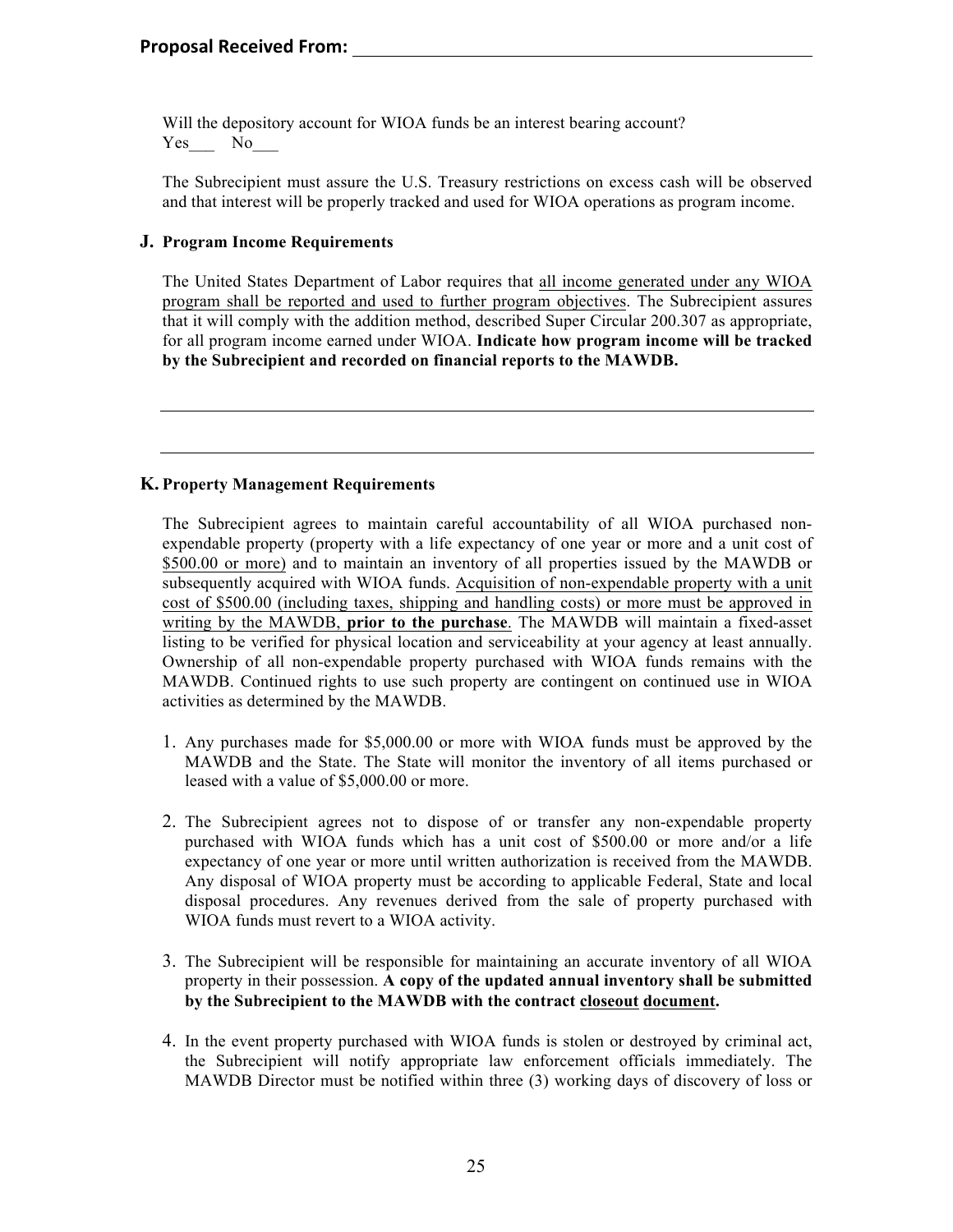damage. A copy of the police report will be maintained as documentation of loss, and a copy forwarded to the MAWDB.

- 5. The Subrecipient agrees to pay for or replace any property purchased with WIOA funds that is lost, damaged or destroyed. Federal funds may not be used to pay for, or replace, the missing property.
- 6. The Subrecipient will identify the staff specifically assigned to maintain property inventory records and serve as a liaison with the MAWDB Director (or designee) regarding matters of non-expendable property, inventory and accountability for this WIOA Youth program.

| <b>Staff Assigned</b> | <b>Job Title</b> | Phone # |
|-----------------------|------------------|---------|
|-----------------------|------------------|---------|

## **L. Accident Insurance**

The Subrecipient shall provide adequate on-site accident insurance for all enrollees not covered by the North Carolina Workers' Compensation law. This coverage shall not include income maintenance. Contributions to a self-insurance plan, to the extent that they are comparable in cost and extent of coverage had insurance been purchased, are allowable upon prior approval by the State of North Carolina, Division of Workforce Solutions, through the MAWDB. Requests for such approval are to be submitted in writing to the MAWDB.

## **M.Insurance and Working Conditions**

The service provider shall provide adequate on-site medical and accident insurance for all enrollees not covered by North Carolina's Workers' Compensation law. This coverage shall not include income maintenance. Contributions to a self-insurance plan, to the extent that they are comparable in costs and extent of coverage had insurance been purchased, are allowable upon prior approval by the State of North Carolina, Division of Workforce Solutions, through the MAWDB. Requests for such approval are to be submitted in writing to the MAWDB. No WIOA client will be required or permitted to work, or receive services or training in a building or surroundings or under working conditions which are unsanitary, hazardous, or dangerous to the client's health or safety.

# **N. General Liability Insurance**

General public liability insurance coverage in the amount of \$500,000 single limit coverage is required of all WIOA Subrecipients except where a lesser amount may be agreed to by the Consortium. NOTE: Subrecipients that are state agencies or political subdivisions of the State of North Carolina are exempt from the public liability insurance requirement referenced above. Provide information about your organization's General Liability Insurance Carrier as specified below:

### **Name/Address of Liability Insurance Carrier**

**Policy # Amount**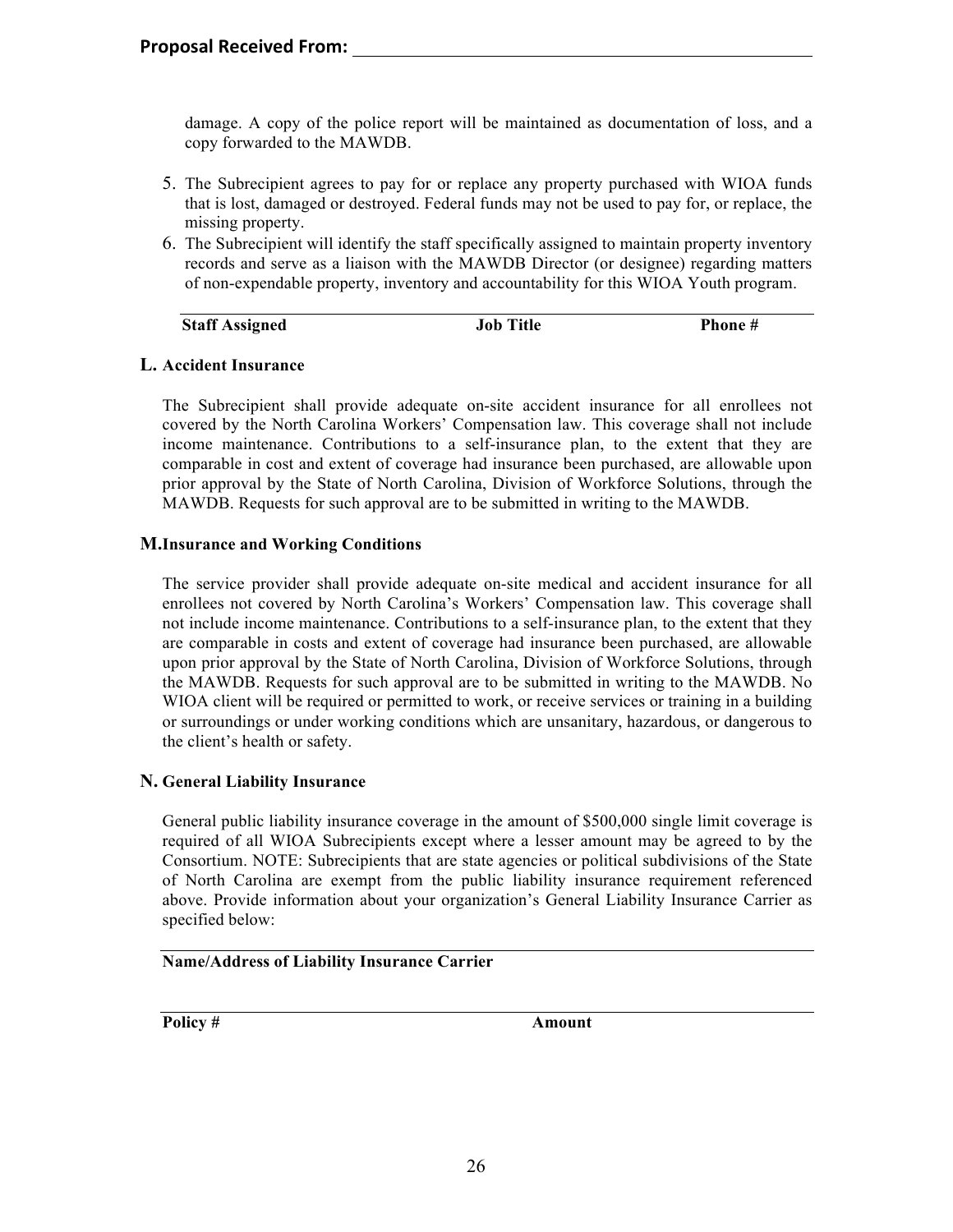# **O. Automobile Insurance**

Subrecipients using motor vehicles in conducting program activities shall provide automobile insurance which clearly specifies that the Mountain Area Job Training Consortium, Mountain Area Workforce Development Board, and/or staff are held harmless against claims arising from ownership, maintenance, or use of said vehicle. The MAWDB requires a minimum coverage of \$100,000 per person and \$300,000 per accident for bodily injury and \$25,000 per accident for property damage.

## **Name/Address of Automobile Insurance Carrier**

**Policy # Coverage Amounts**

 $\mathbb{R}^2$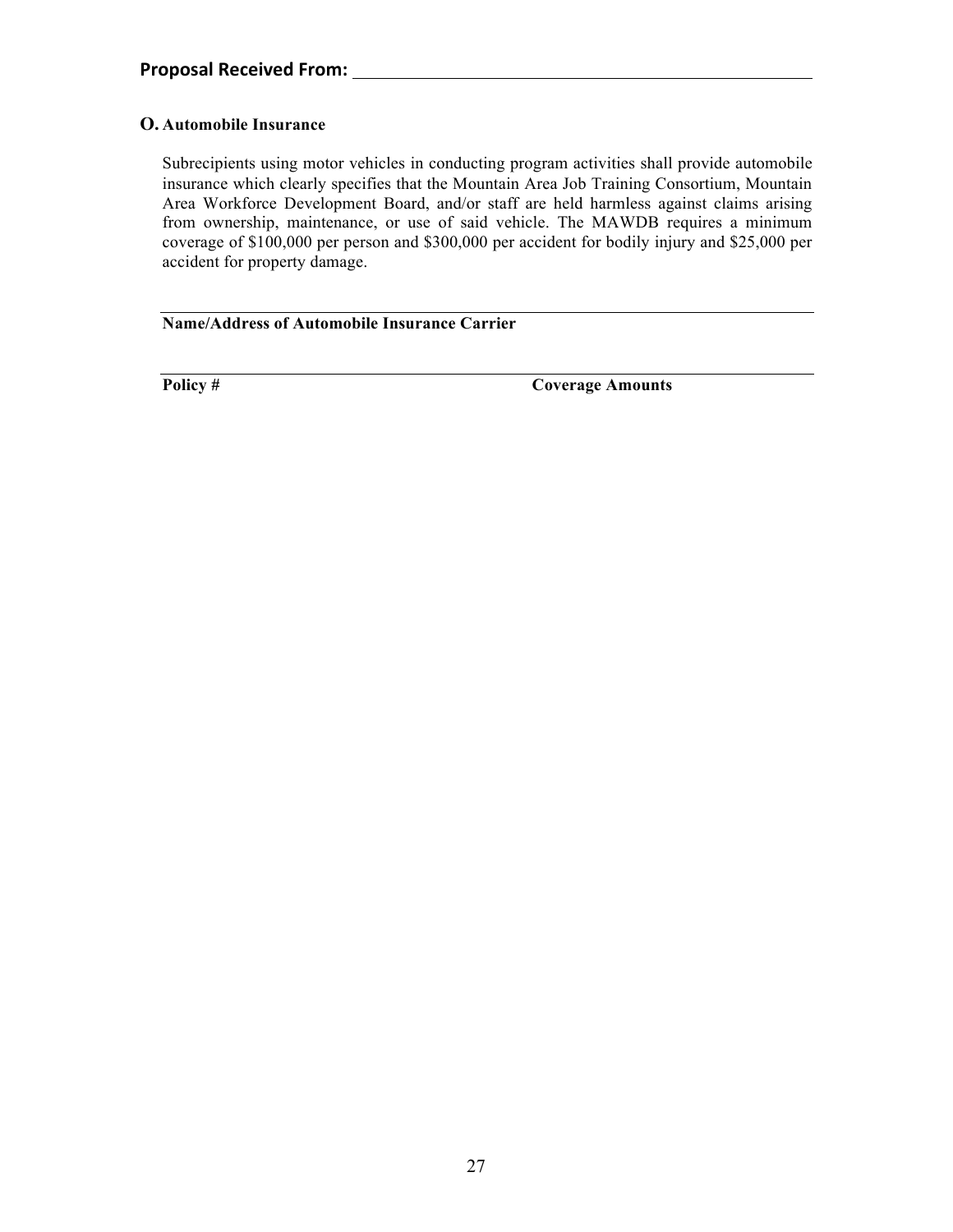# **Mountain Local Area**

## **JOB DESCRIPTION**

Proposer/Service Provider:

Job Title:

**Complete a separate Job Description for each Position/Job Classification that will provide WIOA services under the terms of this agreement, whether funded in full, in part, or not at all with WIOA funds from this program. The Job title used above should agree with the Job Title used in the Proposal Budget Workbook. (Attachment D)**

1. Describe actual job duties to be performed in relation to the WIOA program and job title.

2. Minimum education and experience qualifications required of the person to perform the above job duties (*WIOA-funded staff that provide services such as assessment, determination of eligibility, counseling, case management, job development, job referral, and follow-up*).

- 3. This person will devote time to this WIOA program as follows:
	- a. \_\_\_\_\_\_\_\_\_\_ hours per day, *(maximum of 8 hours)*;
	- b. \_\_\_\_\_\_\_\_\_\_ hours per week *(maximum of 40 hours)*.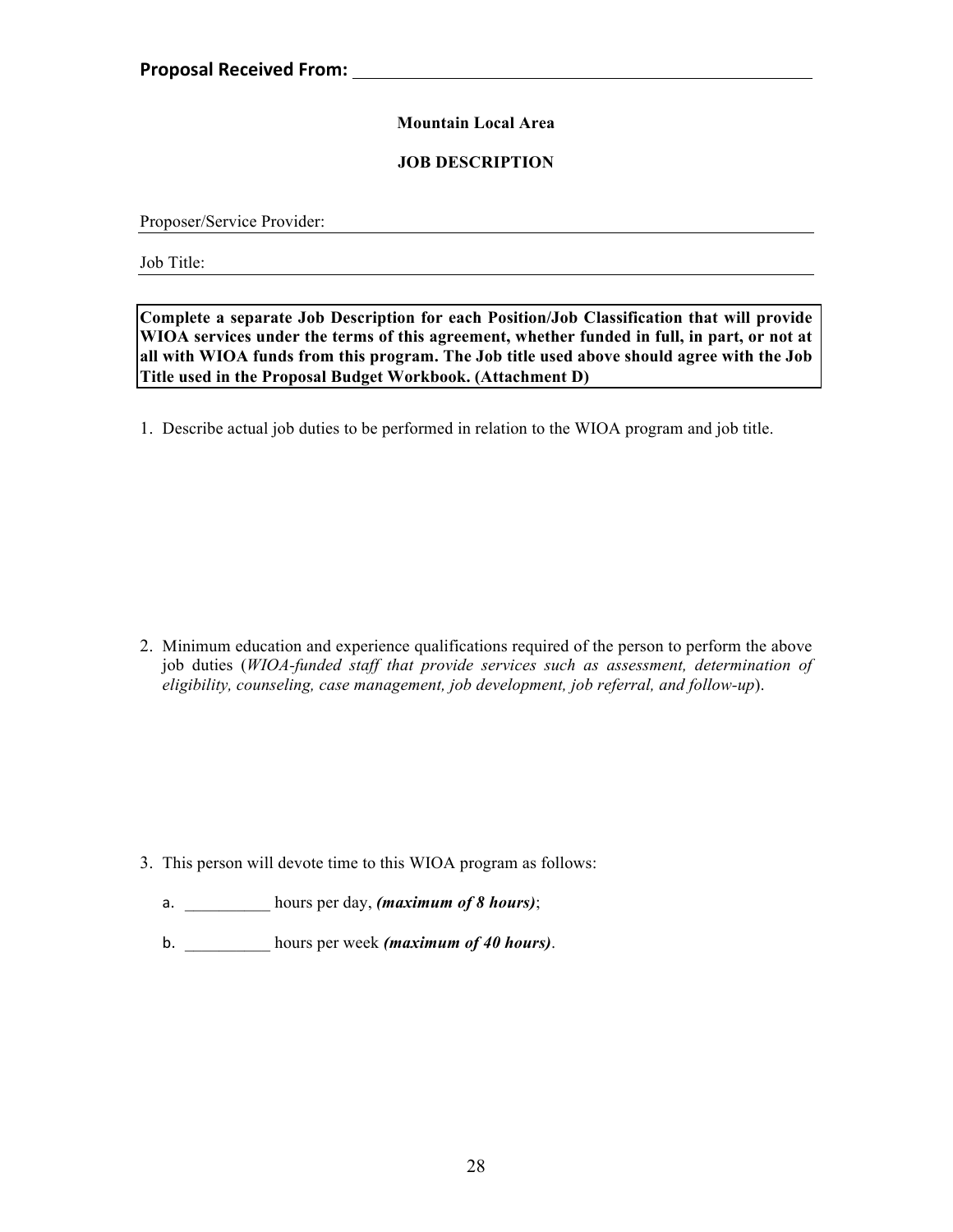# **STATEMENT OF COMPLIANCE**

As the authorized signatory official for:

# **Submitted by Firm/Organization**

#### **I hereby certify:**

That the above-named proposer is duly approved to submit this application requesting funding under the Workforce Innovation and Opportunity Act (P.L. 113-128) North Carolina Division of Workforce Solutions Grant program;

That the above-named proposer does hereby agree to execute all work related to this application in accordance with the Workforce Innovation and Opportunity Act (P. L. 113-128) and, the North Carolina Division of Workforce Solutions issuances, Mountain Local Area policies and guidelines, and other administrative requirements issued by the Governor of North Carolina. The vendor shall notify the Mountain Local Area within 30 calendar days after issuance of any amended directives if it cannot so comply with the amendments; and

That the above-named proposer will ensure special efforts to prevent fraud and other program abuses, such as but not limited to, deceitful practices, intentional misconduct, willful misrepresentation and improper conduct which may or may not be fraudulent in nature; and

That the contents of the application are truthful and accurate and the above named vendor agrees to comply with the policies stated in this application; and

That this application represents a firm request subject only to mutually agreeable negotiations; and

That the above-named proposer is in agreement that the Mountain Local Area reserves the right to accept or reject any proposal for funding; and

That the above-named proposer has not been debarred or suspended from receiving federal grants, contracts, or assistance; and that if awarded a contract for the service, assures that no subcontracts, grants or assistance will be made, or permitted to any debarred or suspended organization as provided under Executive Order 12549; and

That the above-named proposer waives any right to claims against the members and staff of the Mountain Area Workforce Development Board or the Mountain Local Area in their individual capacities.

#### **Authorized Representative Signature**

 $\mathcal{L}_\text{max} = \mathcal{L}_\text{max} = \mathcal{L}_\text{max} = \mathcal{L}_\text{max} = \mathcal{L}_\text{max}$ 

**Typed Name/Title**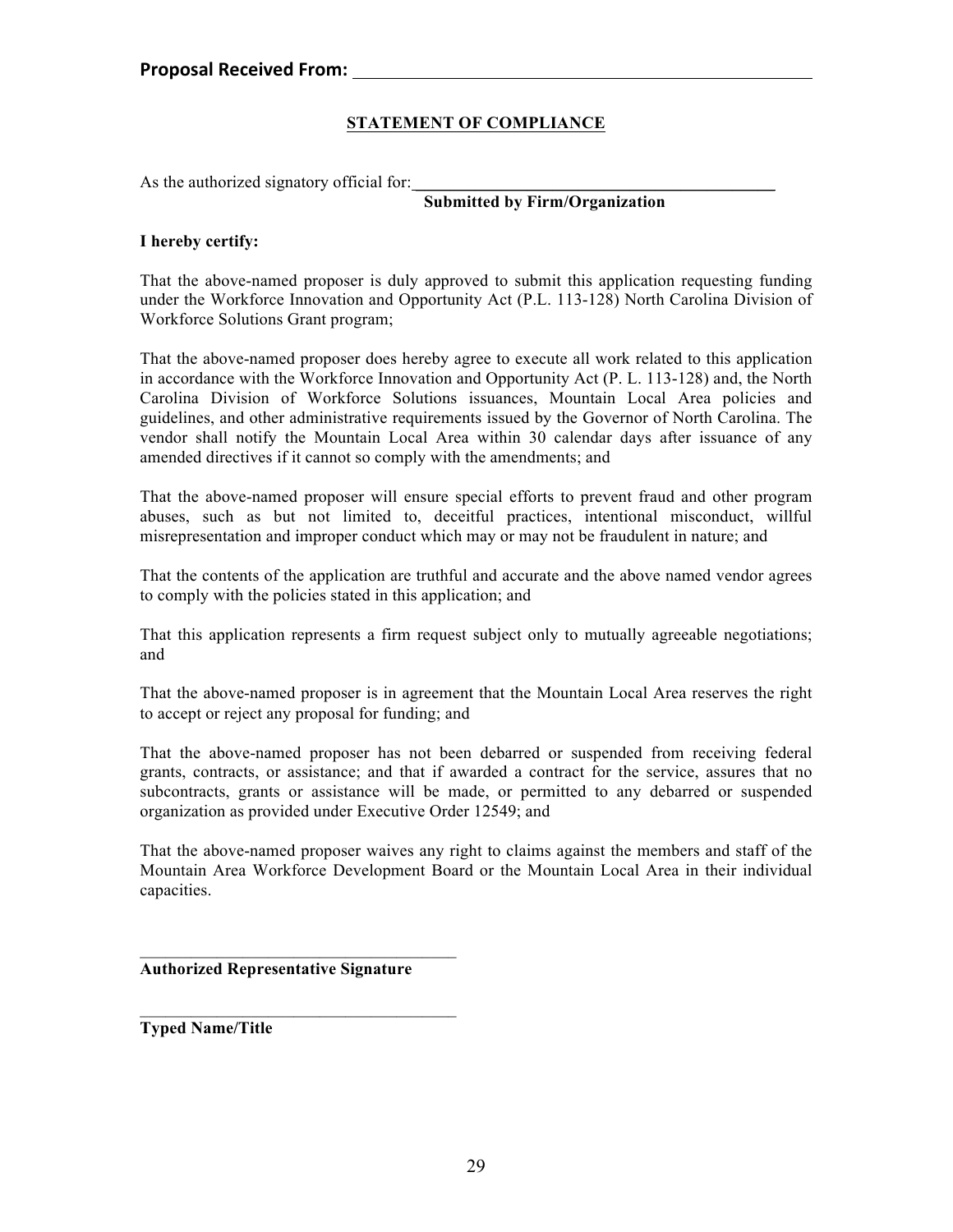# **ADDENDUM**

### **To The**

# **MOUNTAIN AREA - YOUTH REQUEST FOR PROPOSALS FOR PY2017/18**

#### **Please submit ONE ORIGINAL copy (with authorized signature) and required attachments to:**

**Mountain Area Workforce Development Attention: Mr. Nathan C. Ramsey, Director 339 New Leicester Hwy., Suite 140 Asheville, North Carolina 28806-2088**

**Hand-Delivered Copies must be stamped received at the Workforce Board Office 339 New Leicester Hwy., Suite 140, Asheville, NC 28806 and ONE COPY of the proposal in electronic format (Microsoft Word/Excel) to:**

**nathan@landofsky.org and zia@landofsky.org** 

# **All proposals are due by 3:00 p.m. on Friday, March 3, 2017**

# **I. GENERAL INFORMATION**

**A. PURPOSE:** The Purpose of this Request for Proposal is to solicit a proposed Statement of Work and proposed budget(s) from potential WIOA service providers for the delivery of Title I services for Out-of-School Youth or Blended In-School and Out-of-School Youth programs in each of the four counties in the Mountain Area Region of western North Carolina. The service provider must submit a Statement of Work and Budget(s) as outlined in this request for the program year July 1, 2017 through June 30, 2018.

The initial funding period is from July 1, 2017 through June 30, 2018. Continuation beyond June 30, 2018 is subject to future funding and legislative authority. Based on funding availability, the option to extend the contract for a second year beginning July 1, 2018, exists with the opportunity for renegotiation to be initiated in writing by MAWDB. In order for MAWD to exercise the second year option, the Sub-recipient must meet the performance requirements as outlined in the contract and must have demonstrated program and financial compliance as evaluated during contract monitoring visits. However, MAWD is not bound to exercise a second year contract based on accomplishment of compliance and performance criteria.

- **B. Type of Contract:** Bidders must propose a Cost Reimbursement contract. A Cost Reimbursement contract is one that establishes an estimate of total costs for the purpose of obligating funds and a ceiling that the Sub-recipient may not exceed (except at Sub-recipient's risk) unless the awarding party agrees in advance to amend the contract to provide additional funds. A line item budget shall be based on all legitimate costs to be incurred by the Subrecipient in carrying out the training activity(ies) of the program(s). The Sub-recipient is reimbursed for actual expenses incurred according to the approved line item budget.
- **C. Procedures:** The Mountain Area Workforce Development Board is instituting a competitive procurement Request for Proposals process for WIOA funded Career Center Services to be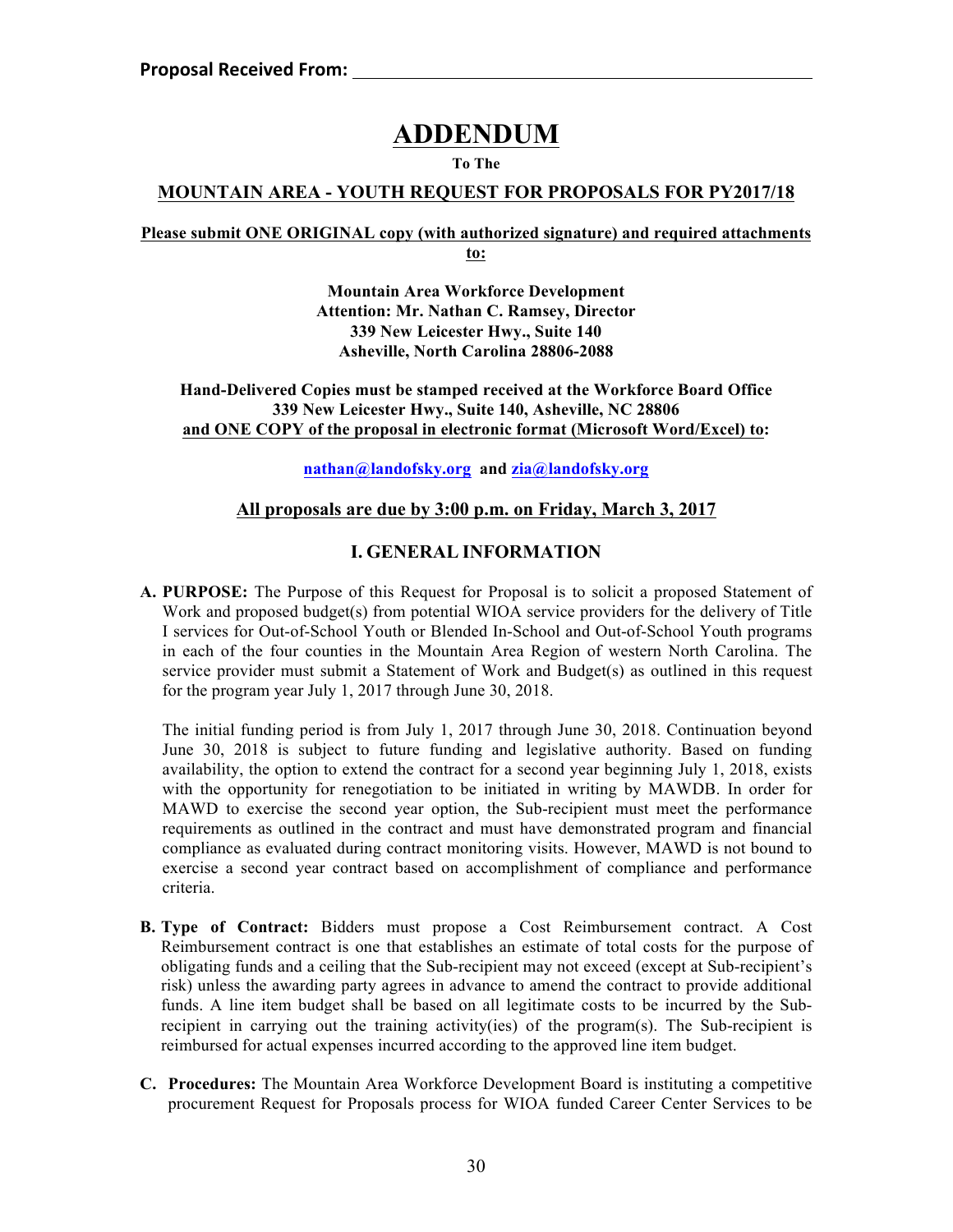provided in Buncombe and Madison Counties and/or Henderson and Transylvania Counties. The schedule of activities and deadlines is presented below.

All questions related to the preparation and submission of proposals must be presented in writing and submitted by email to the Director for the Mountain Area Workforce Development Board – Mr. Nathan Ramsey at nathan@landofsky.org. Responses will be provided to all parties that submit a **Letter of Intent to Bid no later than 5:00pm Friday, February 16, 2017. Letters of Intent to Bid must be submitted to Nathan Ramsey, Mountain Area WDB, 339 New Leicester Highway, Suite 140, Asheville, NC 28806 or by email to** nathan@landofsky.org **and** zia@landofsky.org. Letters should provide a clear statement of the intent to submit a proposal for WIOA funding to operate Out-of-School Youth or Blended In-School & Out-of-School Youth programs in Buncombe, Henderson, Madison or Transylvania Counties; or in all four counties. **The letter should include the name of the organization, its chief executive officer's name and contact information, and the designated contact person from the organization through which dialogue regarding the procurement process should be routed.** If at any time your organization wishes to withdraw your intent to Bid, notify the Mountain Area WDB Director at nathan@landofsky.org **and** zia@landofsky.org. This notice of withdrawal must come from the designated contact person or the CEO as designated in the Letter of Intent to Bid.

All proposals submitted are subject to negotiation in price/funding and in terms of service after the appropriate committees of the Mountain Area Workforce Development Board make decisions regarding the funding of the selected proposals.

A Bidders Conference will be held at the Land-of-Sky Regional Council Offices (339 New Leicester Highway, Suite 140, Asheville, NC 28806) at 3:00 PM on Thursday, February 9, 2017. Conference call options will be offered if requested in the Letter of Intent to Bid. The quality of communications on conference calls is not guaranteed. **Transcripts of the Bidder's conference will not be provided**.

**Questions related to this RFP and the services involved in WIOA programs must be submitted in writing by email to nathan@landofsky.org. Questions will be accepted until 12:00 noon on Friday February 17th**. Replies will be provided as quickly as practical. After these replies are provided, no further responses will be provided to inquiries concerning this Request for Proposals. If circumstances arise that involve critical information that must be communicated to all bidders between February  $17<sup>th</sup>$  and the proposal submission deadline at 3:00pm on March 3rd, such information will be communicated by email to all bidders who have submitted a Letter of Intent to Bid.

**NOTICE: The US Department of Labor has recently published the Final Regulations for WIOA as of the release of this Request for Proposals however those regulations have not been formally adopted into law. Should those regulations conflict with the contents of this RFP or should the regulations require more, or different actions related to the operation and/or funding of WIOA Youth Programs, the Mountain Area Workforce Development Board reserves the option to materially alter the terms of this RFP or withdraw it entirely.**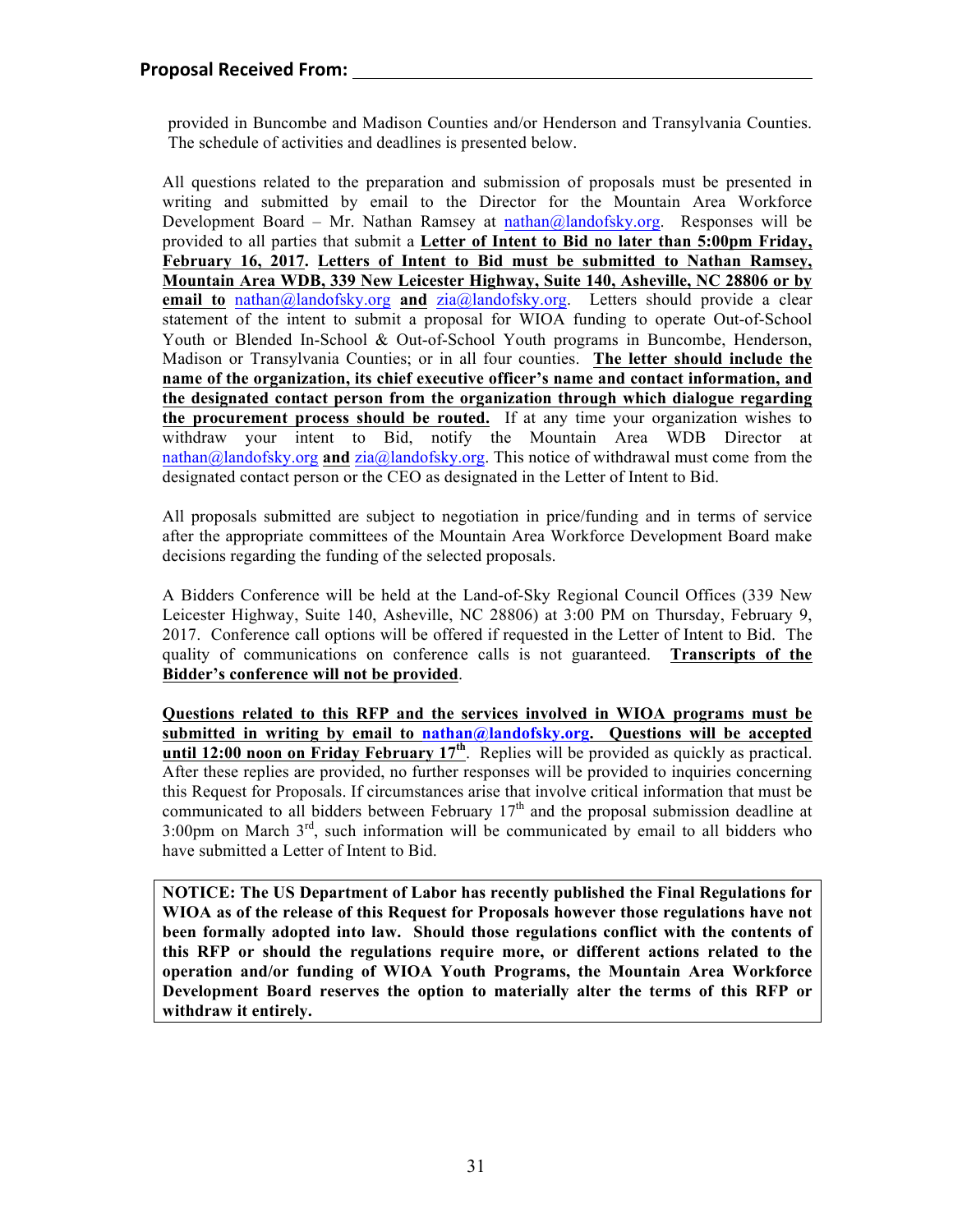## **D. GENERAL PROVISIONS AND REQUIREMENTS**

- **1.** No costs will be paid to cover the expense of preparing this proposal under WIOA.
- **2.** The MAWDB reserves the right to reject any and all proposals received in response to this RFP.
- **3.** Proposals are to be submitted in the format set forth in the Request for Proposal Format and Required Forms section of the RFP. Proposals must comply with to the requirements specified therein.
- **4.** Any changes to the WIOA Law or Regulations, the State of North Carolina WIOA Policies and Plan, or the MAWDB WIOA Policies and Plans, may result in a change in the terms or duration of the contract. In such instances, MAWDB will not be held liable for what is in the Offeror's proposal or this Request for Proposal package. Appropriate amendments to any resulting contract MAY be negotiated with the Offeror at the discretion of the Mountain Area Workforce Development Board.
- **5.** Each Offeror submitting a proposal will be notified in writing of MAWDB's decision concerning its proposal.
- **6.** Proposals submitted for funding consideration must assure operations will be conducted in compliance with:
	- a. the federal Workforce Innovation and Opportunity Act of 2014 **http://www.doleta.gov/wioa/**; **http://beta.congress.gov/113/bills/hr803/BILLS-113hr803enr.pdf**
	- **b.** the North Carolina Division of Workforce Solutions Policies, **http://www.nccommerce.com/workforce/workforce-professionals/policystatements**
	- c. and the Mountain Area Workforce Development Board's Policies and Procedures.
- **7.** Offerors selected for funding must also ensure compliance with the following: Super-Circular, Subpart F [Audits of Non Federal Entities: States, Local Governments and Non-Profit Organizations].
- **8.** Mountain Area Workforce Development may require the bidders to participate in negotiations and to submit any price, technical, or other revisions of their proposals as may result from such negotiations. Any modification as a result of negotiations will be incorporated into and made a part of the final contract.
- **9.** Any proposal approved for funding is contingent on the results of a pre-award survey that may be conducted by MAWD administrative staff. This survey will establish, to MAWD's satisfaction, whether the proposed service provider is capable of conducting and carrying out the provisions of the proposed contract. If the results of the survey indicate, in the opinion of MAWD staff, that the proposed service provider may not be able to fulfill contract expectations, MAWD reserves the right not to enter into contract with the organization, regardless of Workforce Board's previous approval of the Offeror's proposal.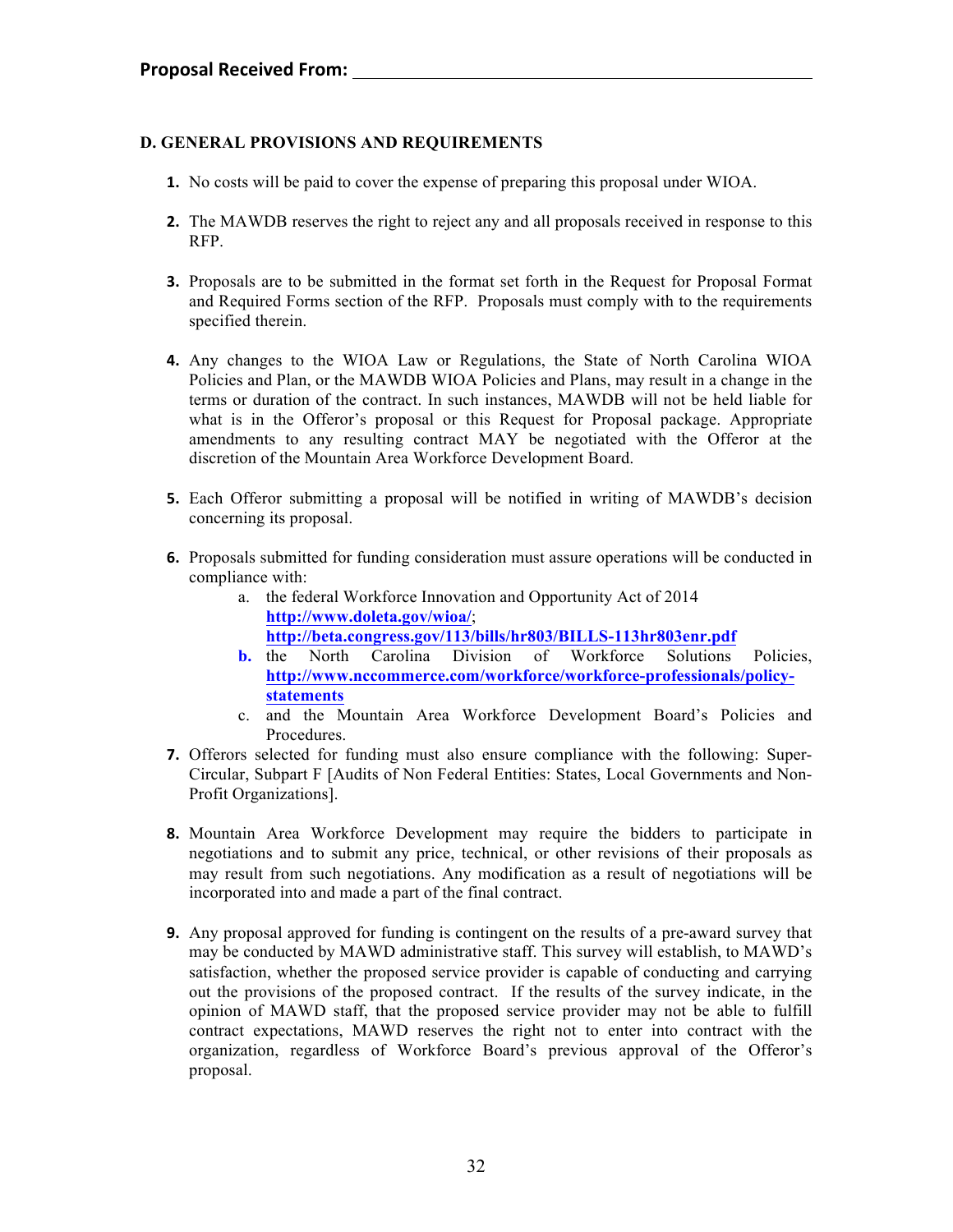- **10.**Service Providers will be expected to adhere to MAWD procedures to collect, verify, and submit required monthly reports as well as invoices to MAWD.
- **11.**Mountain Area Workforce Development encourages all interested Offerors to submit a proposal.
- **12.**While every effort has been made to include all necessary information, specifications and examples; the need for clarification or interpretations is recognized as a possibility. For a matter of simple clarification you may call (828) 251-6622 for Nathan Ramsey, Local Area Director or Zia Rifkin. For any matter of interpretation or any matter of material concern the inquiry must be submitted in writing and sent via email to Nathan Ramsey at nathan@landofsky.org **and** to Zia Rifkin at zia@landofsky.org. You will receive a written response that will be shared with all other organizations that have expressed an intent to submit proposals.
- **13.** Approval of any and all proposals submitted is contingent upon the Mountain Area Workforce Development Board's receipt of funding under the Workforce Innovation and Opportunity Act.